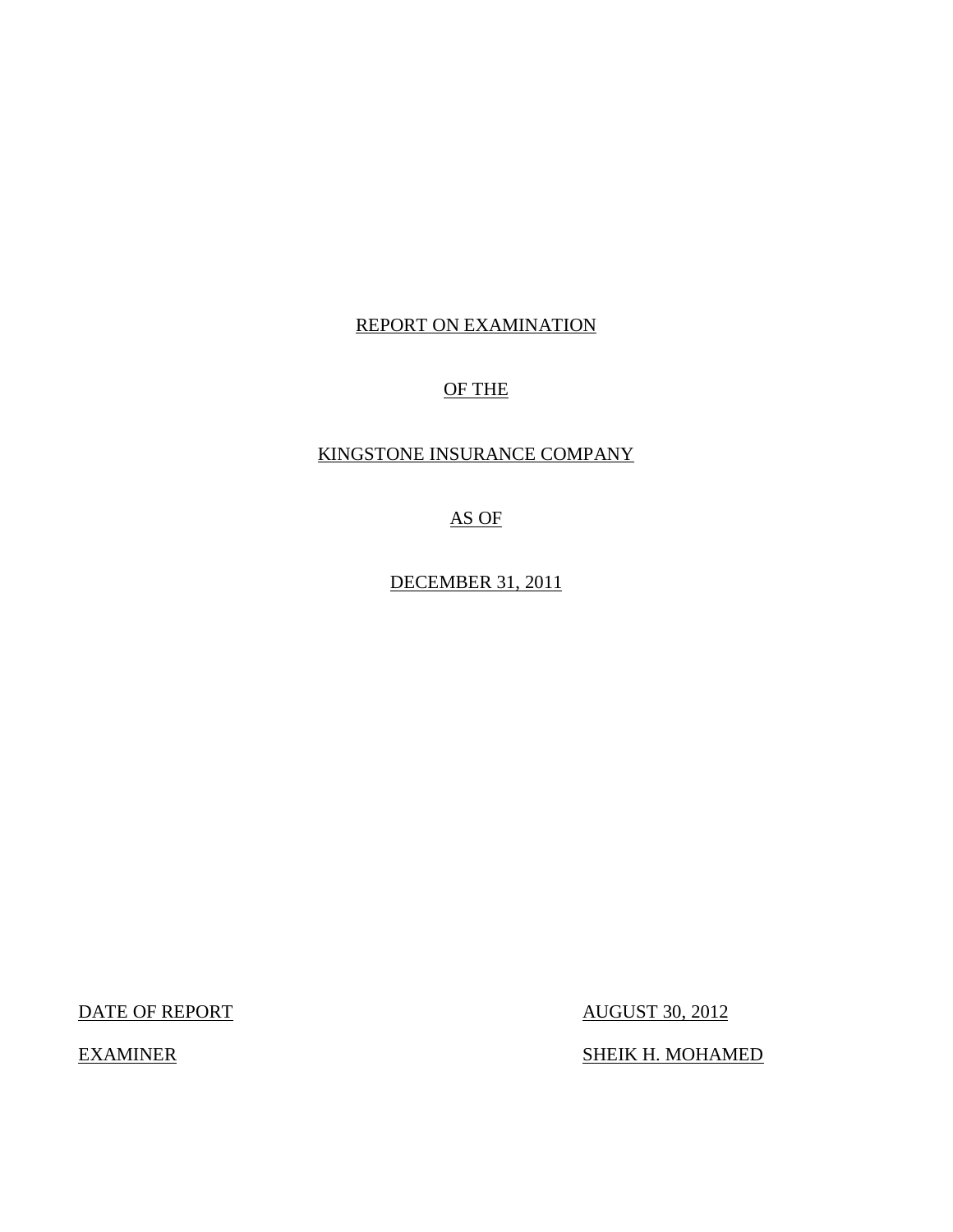# TABLE OF CONTENTS

## ITEM NO. PAGE NO.

| 1  | Scope of Examination                                                                                                                                             | 2                            |
|----|------------------------------------------------------------------------------------------------------------------------------------------------------------------|------------------------------|
| 2. | <b>Description of Company</b>                                                                                                                                    | 3                            |
|    | A. Management<br>B. Territory and plan of operation<br>C. Reinsurance<br>D. Holding company system<br>E. Significant operating ratios<br>F. Accounts and records | 4<br>6<br>7<br>8<br>10<br>11 |
| 3. | <b>Financial Statements</b>                                                                                                                                      | 11                           |
|    | A. Balance sheet<br>B. Statement of income                                                                                                                       | 12<br>14                     |
| 4. | Losses and loss adjustment expenses                                                                                                                              | 15                           |
| 5. | Compliance with prior report on examination                                                                                                                      | 16                           |
| 6. | Summary of comments and recommendations                                                                                                                          | 21                           |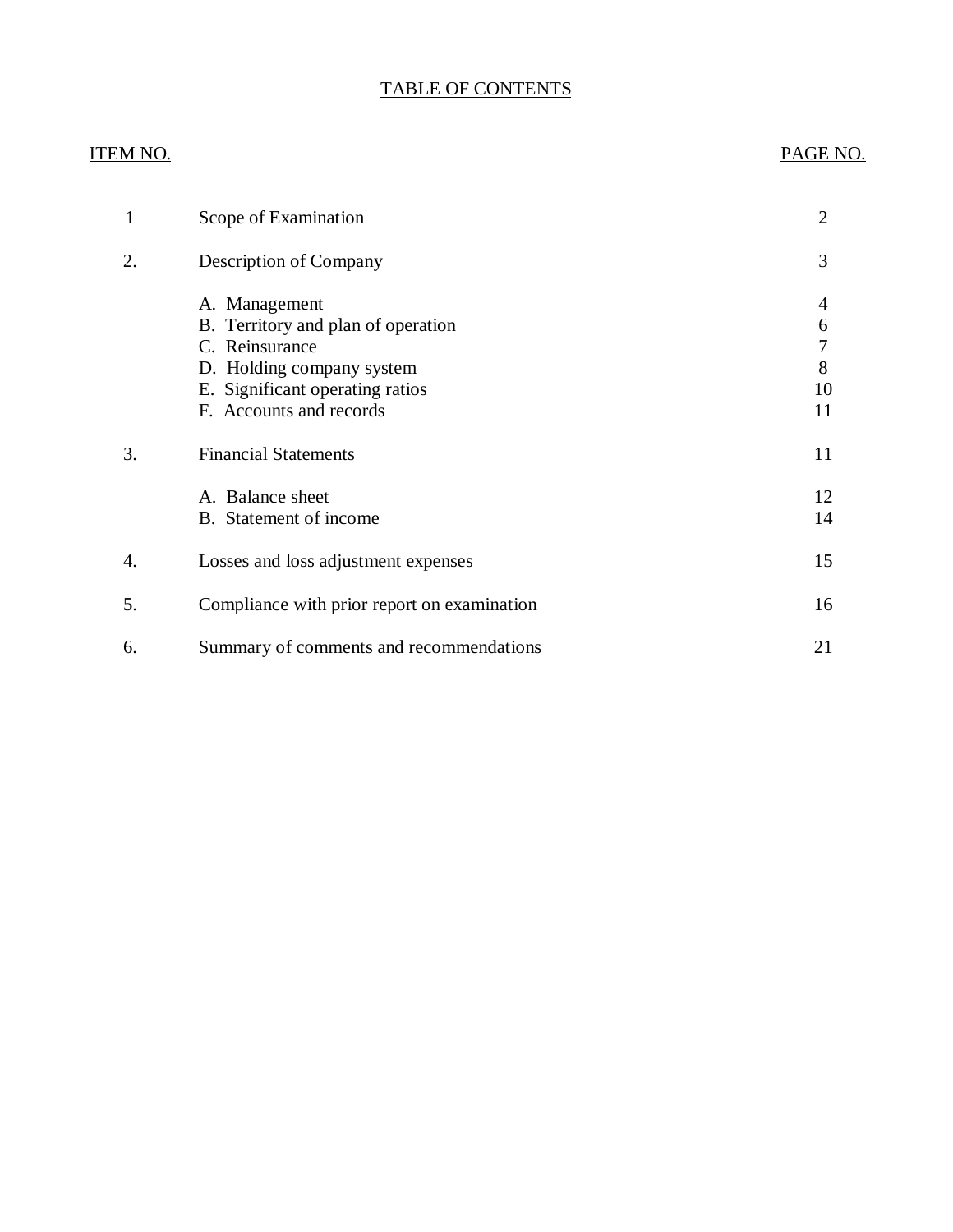

# NEW YORK STATE *DEPARTMENTof*  FINANCIAL SERVICES

Andrew M. Cuomo **Benjamin M. Lawsky** Governor Superintendent Superintendent Superintendent Superintendent Superintendent Superintendent Superintendent

August 30, 2012

Honorable Benjamin M. Lawsky Superintendent of Financial Services Albany, New York 12257

Sir:

Pursuant to the requirements of the New York Insurance Law, and in compliance with the instructions contained in Appointment Number 30760 dated September 14, 2011, attached hereto, I have made an examination into the condition and affairs of Kingstone Insurance Company as of December 31, 2011, and submit the following report thereon.

Wherever the designation "the Company" appears herein without qualification, it should be understood to indicate Kingstone Insurance Company.

Wherever the term "Department" appears herein without qualification, it should be understood to mean the New York State Department of Financial Services.

The examination was conducted at the Company's home office located at 15 Joys Lane, Kingston, New York, 12401.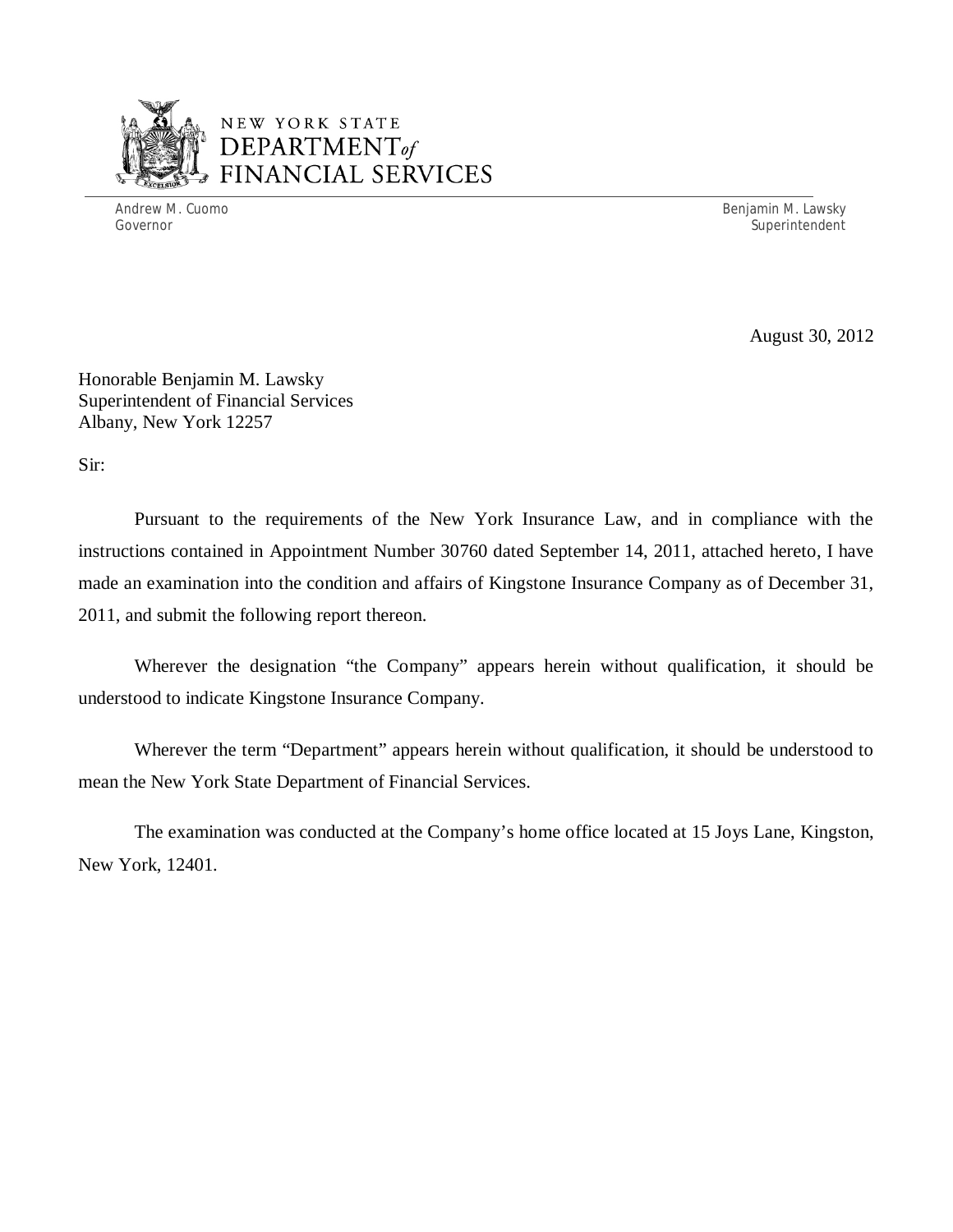## 1. SCOPE OF EXAMINATION

<span id="page-3-0"></span>The Department has performed an individual examination of the Company*,* a multi-state insurer. The previous examination was conducted as of December 31, 2006. This examination covered the fiveyear period from January 1, 2007 through December 31, 2011. Transactions occurring subsequent to this period were reviewed where deemed appropriate by the examiner.

This examination was conducted in accordance with the National Association of Insurance Commissioners ("NAIC") Financial Condition Examiners Handbook ("Handbook"), which requires that we plan and perform the examination to evaluate the financial condition and identify prospective risks of the Company by obtaining information about the Company including corporate governance, identifying and assessing inherent risks within the Company and evaluating system controls and procedures used to mitigate those risks. This examination also includes assessing the principles used and significant estimates made by management, as well as evaluating the overall financial statement presentation, management's compliance with Statutory Accounting Principles and annual statement instructions when applicable to domestic state regulations.

All financially significant accounts and activities of the Company were considered in accordance with the risk-focused examination process. This examination also included a review and evaluation of the Company's own control environment assessment and an evaluation based upon the Company's Sarbanes Oxley documentation and testing. The examiners also relied upon audit work performed by the Company's independent public accountants when appropriate.

This examination report includes a summary of significant findings for the following items as called for in the Handbook:

> Significant subsequent events Company history Corporate records Management and control Fidelity bonds and other insurance Territory and plan of operation Growth of Company Loss experience Reinsurance Accounts and records Statutory deposits Financial statements Summary of recommendations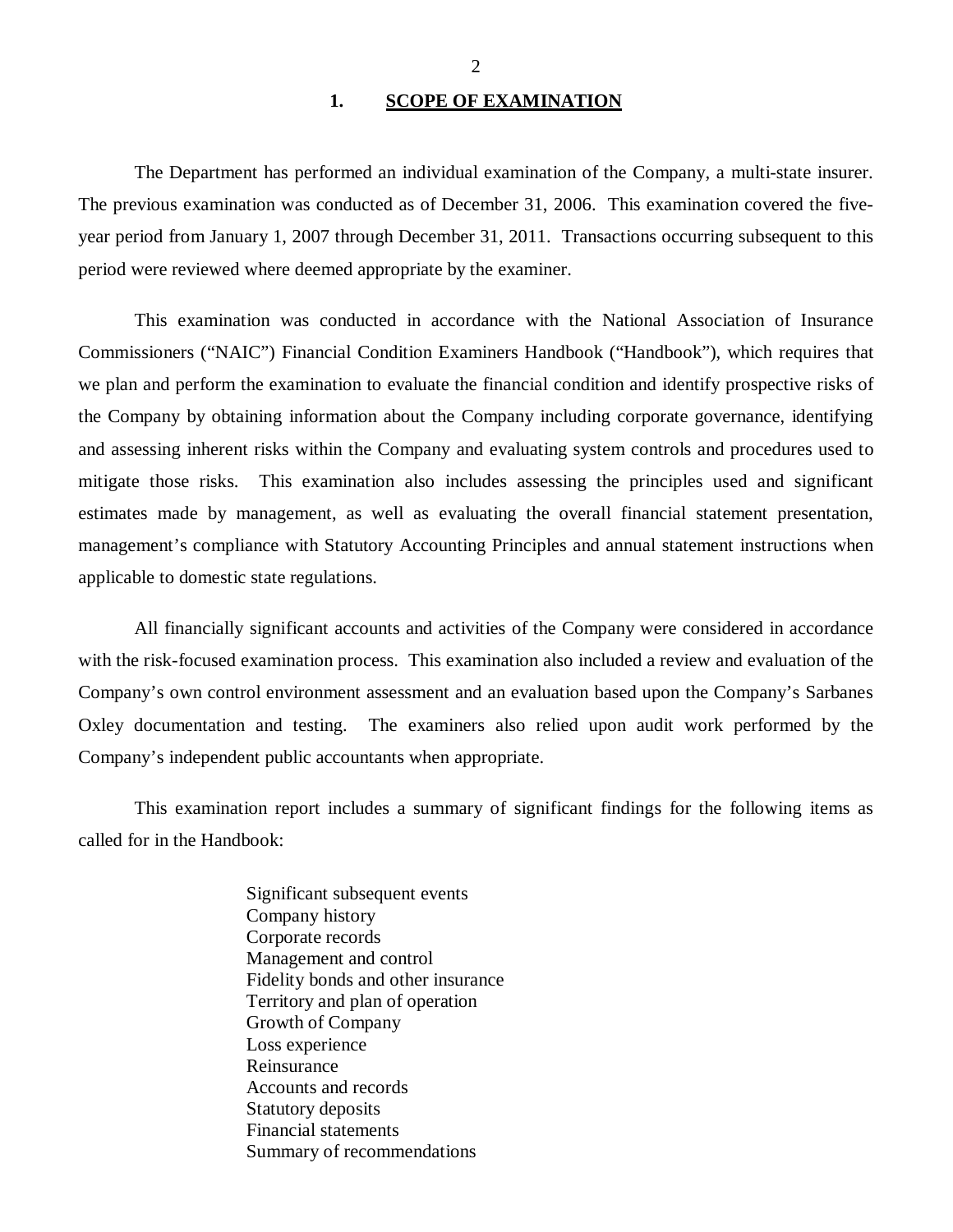<span id="page-4-0"></span>A review was also made to ascertain what action was taken by the Company with regard to comments and recommendations contained in the prior report on examination.

This report on examination is confined to financial statements and comments on those matters that involve departures from laws, regulations or rules, or that are deemed to require explanation or description.

## **2. DESCRIPTION OF COMPANY**

The Company was organized in 1886 under the name of the Co-operative Fire Insurance Company of Greene, Schoharie and Delaware Counties. It was the first advanced premium cooperative fire insurance company in New York. In 1922 the Company changed its name to The Co-operative Fire Insurance Company of Catskill and in 1935 the Company assumed all of the assets and liabilities of its affiliate, the Commercial Mutual Fire Insurance Company of Greene County. In 1976, the merged company adopted the name of Commercial Mutual Insurance Company ("CMIC").

On April 1, 1998, Eagle Insurance Company ("Eagle") obtained a controlling interest of the Company by investing \$3 million in the form of a Section 1307 surplus note. On March 12, 1999, Eagle purchased another surplus note in the amount of \$750,000. Interest accrued on the surplus notes at a rate of the lesser of 8.5% per annum or prime. Payment of principal and interest on the surplus notes can only be made with the prior approval of the Department. The Company has paid \$375,000 of accrued interest since inception.

On January 31, 2006, the surplus notes with a principal amount of \$3,750,000 were sold by Eagle to the DCAP Group, Inc., currently known as Kingstone Companies, Inc ("Kingstone").

In March 2007, the Company's Board of Directors approved a resolution to convert (demutualize) CMIC from an advance premium cooperative insurance company to a domestic stock property and casualty insurance company pursuant to Section 7307 of the New York Insurance Law. The charter, bylaws and plan of conversion were submitted to the Department and approved on April 15, 2009. On June 8, 2009, the eligible policyholders of CMIC voted in favor of the conversion by the required two-third majority. On June 30, 2009, the Department gave final approval of the demutualization to become effective July 1, 2009. Upon the effective date of the conversion, CMIC's name was changed to Kingstone Insurance Company.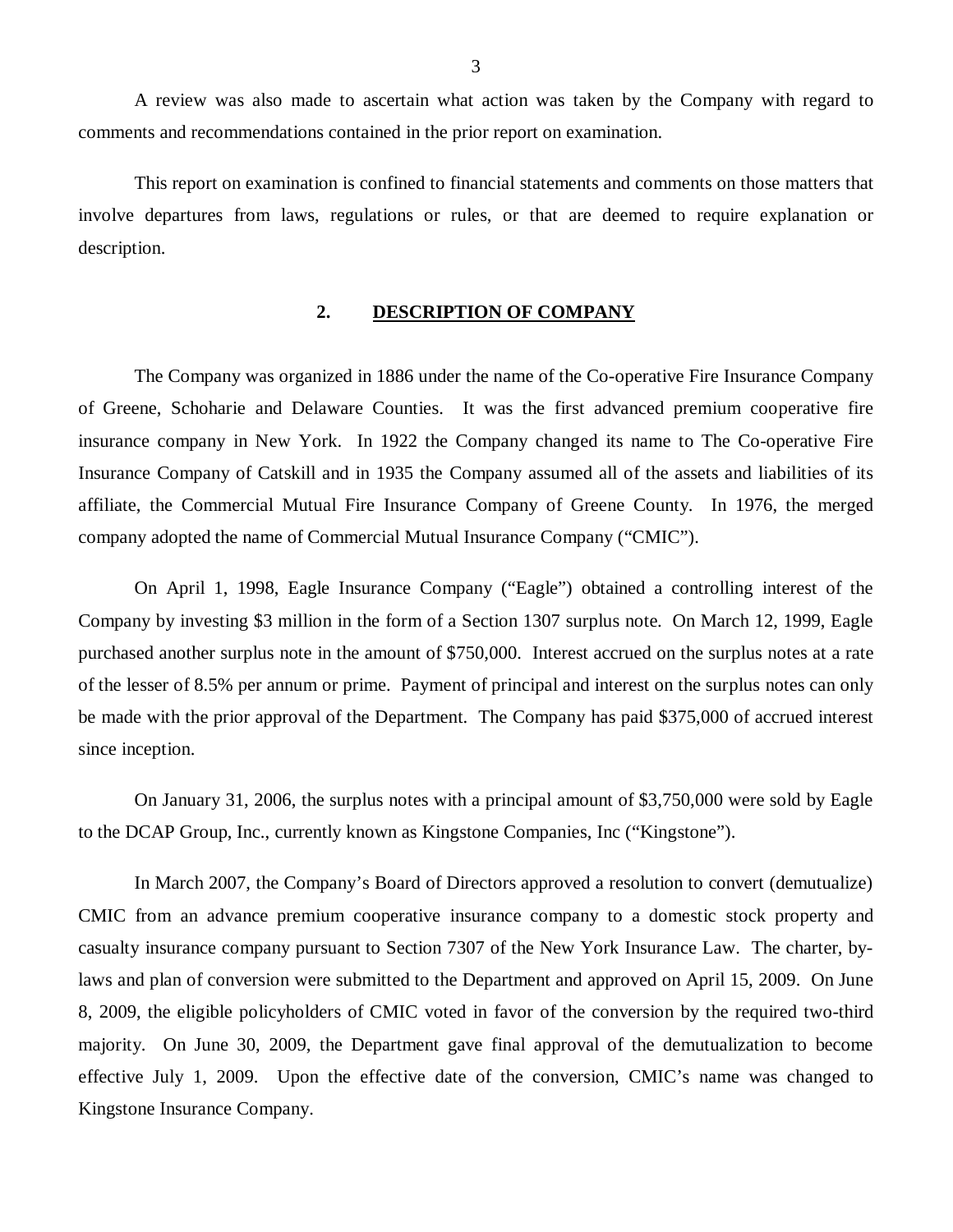Pursuant to the plan of conversion, Kingstone acquired a 100% equity interest in the Company in consideration of the exchange of the \$3,750,000 principal amount of surplus notes of CMIC. Accordingly, on July 1, 2009, the Company issued 3,000 shares of common stock to Kingstone and the \$3,750,000 surplus note was discharged. In addition, Kingstone forgave all accrued and unpaid interest on the surplus notes as of the date of conversion.

Capital paid in is \$1,500,000 consisting of 3,000 shares of \$500 par value per share common stock. Gross paid in and contributed surplus is \$2,250,000.

## A. Management

Pursuant to the Company's charter and by-laws, management of the Company is vested in a board of directors consisting of not less than seven nor more than eighteen members. The board meets four times during each calendar year. At December 31, 2011, the board of directors was comprised of the following ten members:

| <b>Name and Residence</b>          | <b>Principal Business Affiliation</b>                                                                         |
|------------------------------------|---------------------------------------------------------------------------------------------------------------|
| Victor J. Brodsky                  | Treasurer, Assistant Secretary, and Chief Financial Officer,                                                  |
| Hewlett, NY                        | Kingstone Insurance Company                                                                                   |
| Michael R. Feinsod<br>New York, NY | Secretary,<br>Kingstone Insurance Company Executive, Investment<br>Manager,<br>Infinity Capital Partners L.P. |
| Barry B. Goldstein                 | Chairman of the Board and Chief Investment Officer,                                                           |
| Hewlett, NY                        | Kingstone Insurance Company                                                                                   |
| Jay M. Haft                        | Attorney,                                                                                                     |
| New York, NY                       | Columbus Nova, Inc.                                                                                           |
| David A. Lyons                     | Principal,                                                                                                    |
| Stamford, CT                       | Den Ventures, LLC                                                                                             |
| John D. Reiersen                   | President and Chief Executive Officer,                                                                        |
| Port Jefferson, NY                 | Kingstone Insurance Company                                                                                   |
| Jack D. Seibald                    | Executive, Investment Management and Brokerage,                                                               |
| Hewlett, NY                        | Concept Capital Markets, LLC.                                                                                 |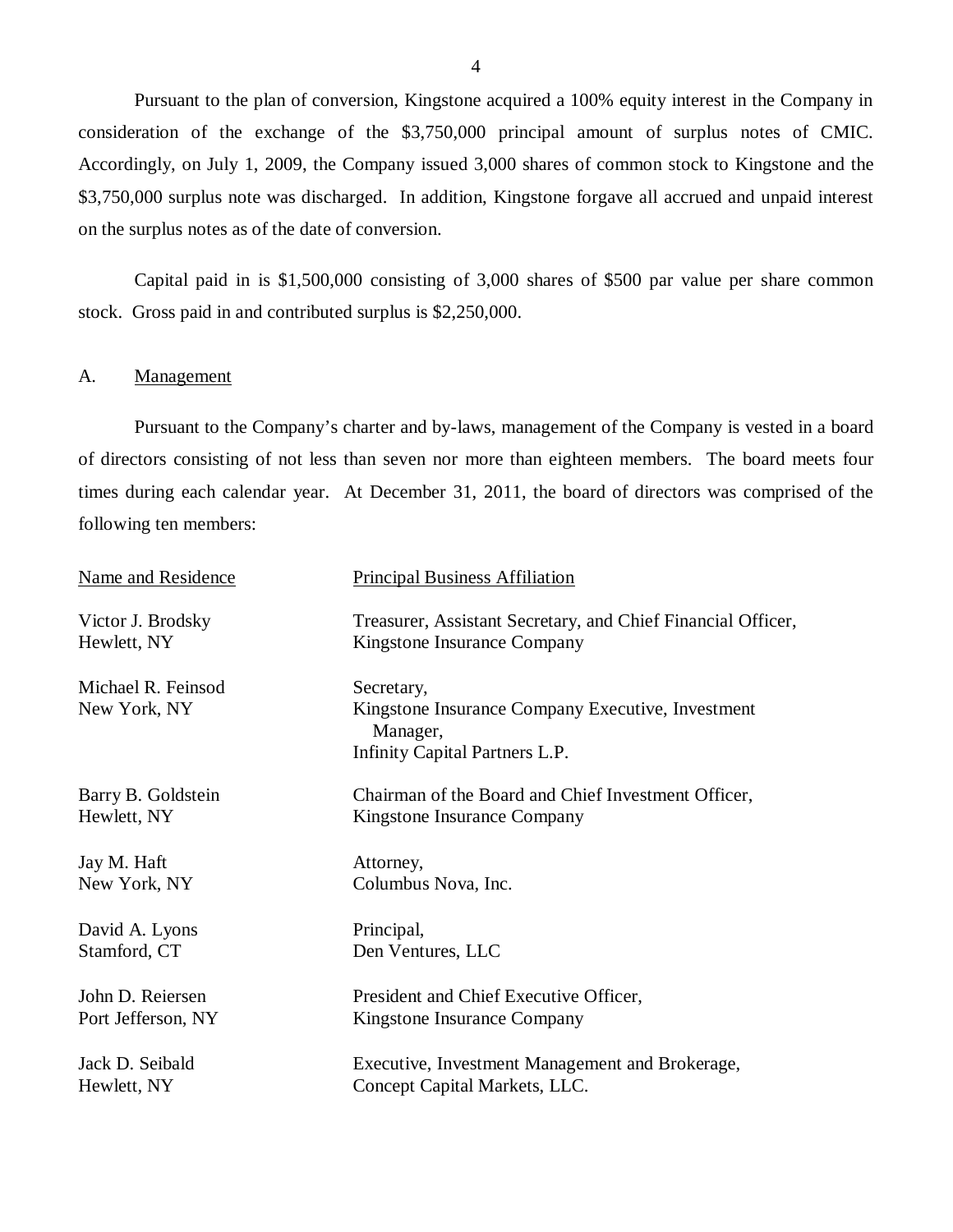| Name and Residence | <b>Principal Business Affiliation</b>  |
|--------------------|----------------------------------------|
| Steven Shapiro     | Sales/Management                       |
| Dix Hills, NY      | Sandlar, Inc.                          |
| Floyd R. Tupper    | Certified Public Accountant            |
| New York, NY       | <b>Private Practice</b>                |
| Samuel Yedid       | Attorney,                              |
| Hewlett, NY        | Laxer, Aptheker, Rosella & Yedid, P.C. |

A review of the minutes of the board of directors' meetings held during the examination period indicated that the meetings were generally well attended and each board member had an acceptable record of attendance.

As of December 31, 2011, the principal officers of the Company were as follows:

| Name               | Title                           |
|--------------------|---------------------------------|
| John D. Reiersen   | President                       |
| Michael R. Feinsod | Secretary                       |
| Victor J. Brodsky  | Treasurer                       |
| Barry B. Goldstein | <b>Chief Investment Officer</b> |
| Thomas G. Seccia   | <b>General Counsel</b>          |

## Conflict of Interest Statements

The previous report on examination included a recommendation that the Company exercise due care in obtaining and maintaining signed conflict of interest statements from its board of directors, officers and employees.

The Company has in place a procedure to distribute conflict of interest questionnaires to its board of directors and executive officers annually. Based upon the review of signed conflict of interest statements for the period of examination 2007 through 2011, it was noted that several directors and officers were not completing their conflict of interest statements in a timely manner.

It is again recommended that the Company exercise due care in obtaining and maintaining signed conflict of interest questionnaires from its board of directors, officers and key employees.

5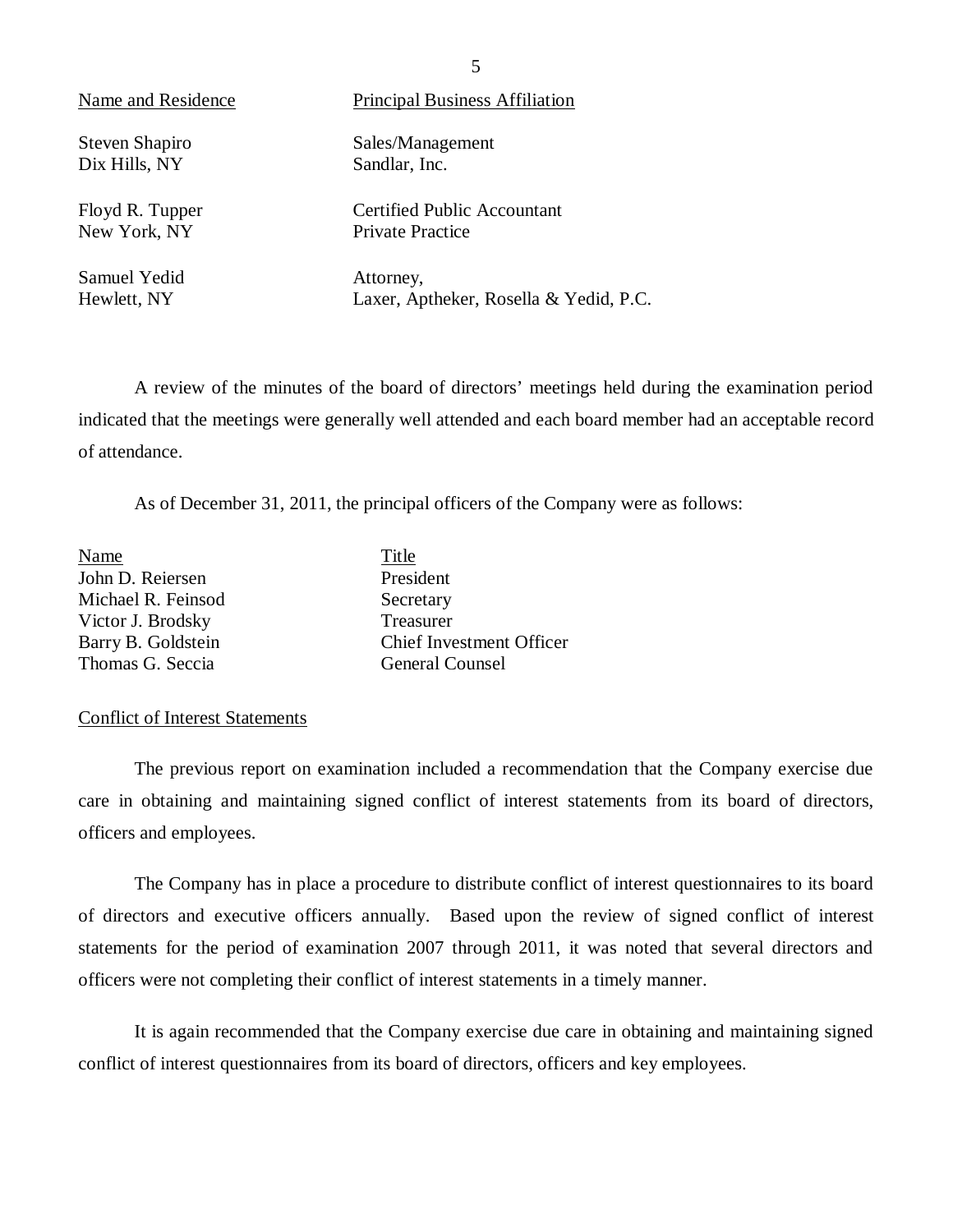#### <span id="page-7-0"></span>B. Territory and Plan of Operation

As of December 31, 2011, the Company was licensed to write business in New York and Pennsylvania.

As of the examination date, the Company was authorized to transact the kinds of insurance as defined in the following numbered paragraphs of Section 1113(a) of the New York Insurance Law:

| P <u>aragraph</u> | Line of Business                           |
|-------------------|--------------------------------------------|
| 4                 | Fire                                       |
| 5                 | Miscellaneous property damage              |
| 6                 | Water damage                               |
| 7                 | Burglary and theft                         |
| 8                 | Glass                                      |
| 9                 | Boiler and machinery                       |
| 12                | Collision                                  |
| 13                | Personal injury liability                  |
| 14                | Property damage liability                  |
| 19                | Motor vehicle and aircraft physical damage |
| 20                | Marine and inland marine                   |

Based on the lines of business for which the Company is licensed and the Company's current capital structure, and pursuant to the requirements of Articles 13 and 41 of the New York Insurance Law, the Company is required to maintain a minimum surplus to policyholders in the amount of \$1,700,000.

The following schedule shows the direct premiums written by the Company in New York for the period under examination:

| Calendar Year | Direct Premiums Written |
|---------------|-------------------------|
| 2007          | \$23,263,973            |
| 2008          | \$24,735,109            |
| 2009          | \$26,955,318            |
| 2010          | \$33,249,331            |
| 2011          | \$40,734,768            |
|               |                         |

Kingstone Insurance Company writes primarily the following risks in New York State: homeowners, dwelling fire, artisans' liability, commercial auto, business owners, special multi peril, and physical damage only on for-hire vehicles. This business is written through approximately 350 independent agents and brokers.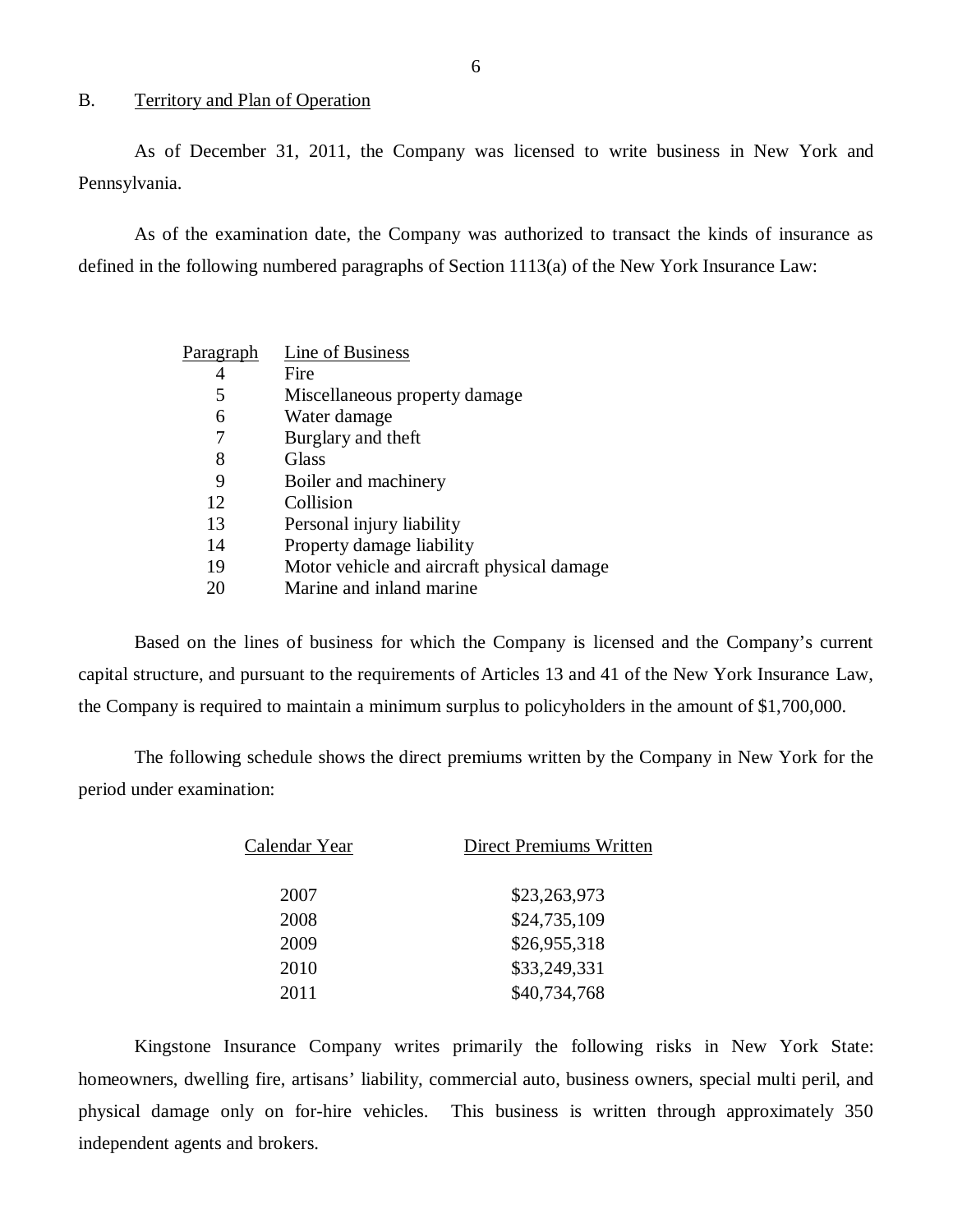#### <span id="page-8-0"></span>C. Reinsurance

Assumed reinsurance accounted for less than 1% of the Company's gross premium written at December 31, 2011. During the period covered by this examination, the Company's assumed reinsurance business has remained stable. The assumed reinsurance as of the examination date represents business obtained through mandatory pool participation in the New York Special Risk Distribution Program. The Company utilizes reinsurance accounting as defined in Statement of Statutory Accounting Principle ("SSAP") No. 62 for all of its assumed reinsurance business.

The Company has structured its ceded reinsurance program to limit its maximum exposure on any one risk as follows:

#### Homeowners and Dwelling Fire

For the period July 1, 2011 through June 30, 2012 all business is covered by three treaties designed to cap the Company's per occurrence limit at \$175,000. The treaties are as follows:

- 75% quota share of the Company's net liability;
- The Company retains 25% of the \$700,000 excess of loss retention as respects any one risk, per loss. \$1.5 million in excess of the \$700,000 is 100% reinsured; and
- Catastrophe coverage of \$54 million per occurrence in excess of \$500,000.

#### Commercial Auto Insurance

For the period January 1, 2011 through December 31, 2011 commercial auto business is covered by one treaty in order to cap the Company's per occurrence limit at \$250,000. The treaty is as follows:

Excess of loss treaty providing \$1,750,000 in excess of \$250,000 each occurrence.

#### Commercial General Liability

For the period July 1, 2011 through June 30, 2012 all business is covered by two treaties designed to cap the Company's per occurrence limit at \$280,000. The treaties are as follows:

- 60% quota share of the Company's net liability, and
- The Company retains 40% of the \$700,000 excess of loss retention as respects any one risk, per loss. \$1.5 million in excess of the \$700,000 is 100% reinsured.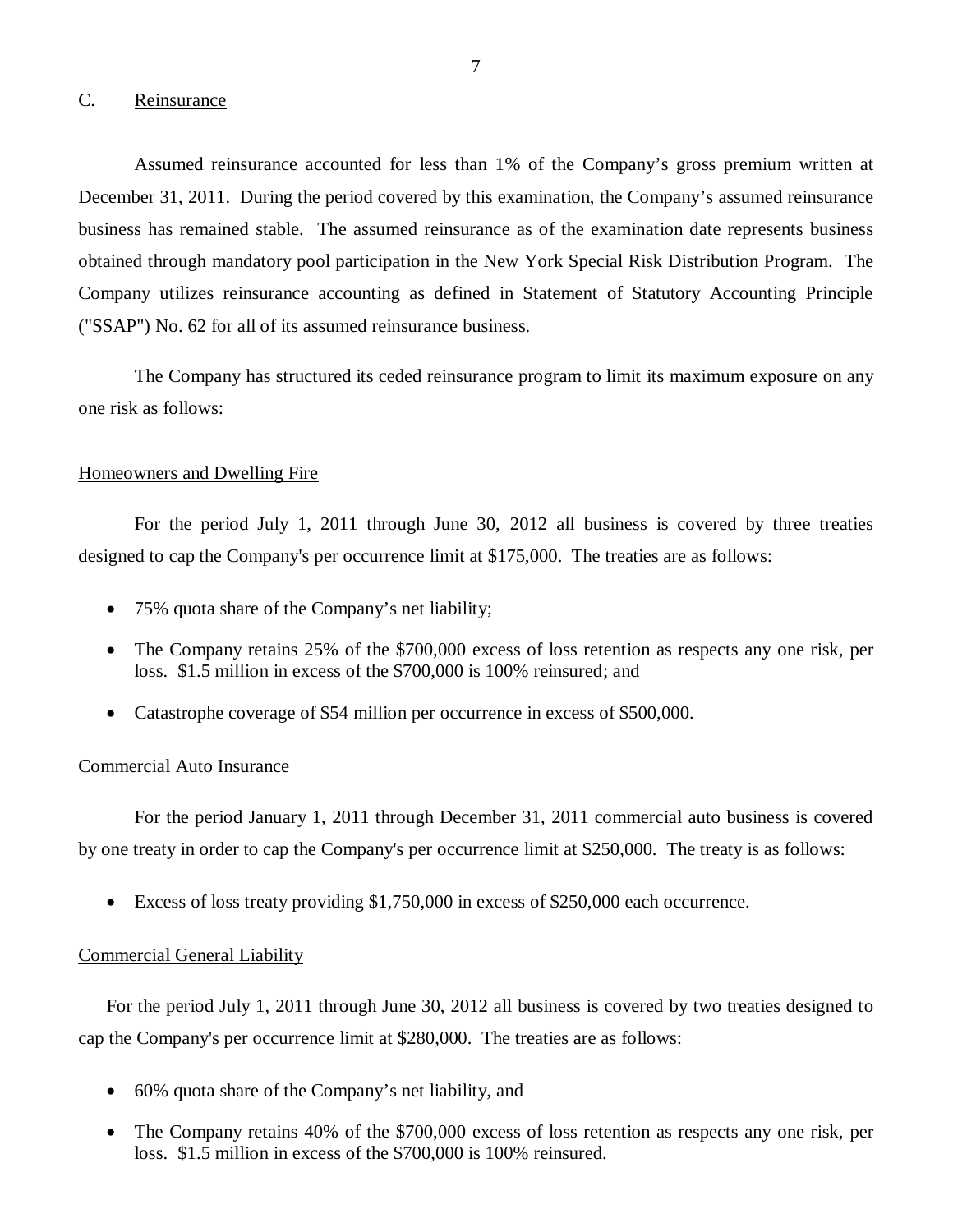#### <span id="page-9-0"></span>Personal Umbrella Liability

For the period July 1, 2011 through June 30, 2012 all business is covered by one treaty designed to cap the Company's per occurrence limit at \$100,000. The treaty is as follows:

- 90% quota share of the Company's net liability for the first million; and
- 100% quota share of the Company's net liability for the second million, if written.

It is the Company's policy to obtain the appropriate collateral for its cessions to unauthorized reinsurers. Letters of credit obtained by the Company to take credit for cessions to unauthorized reinsurers were reviewed for compliance with Department Regulation 133. No exceptions were noted.

All ceded reinsurance agreements in effect as of the examination date were reviewed and found to contain the required clauses, including an insolvency clause meeting the requirements of Section 1308 of the New York Insurance Law.

Examination review of the Schedule F data reported by the Company in its filed annual statement was found to accurately reflect its reinsurance transactions. Additionally, management has represented that all material ceded reinsurance agreements transfer both underwriting and timing risk as set forth in SSAP No. 62. Representations were supported by appropriate risk transfer analyses and an attestation from the Company's Chief Executive Officer pursuant to the NAIC Annual Statement Instructions. Additionally, examination review indicated that the Company was not a party to any finite reinsurance agreements. All ceded reinsurance agreements were accounted for utilizing reinsurance accounting as set forth in paragraph 18 through 25 of SSAP No. 62R.

## D. Holding Company System

The Company is a member of the Kingstone Companies, Inc. The Company is a wholly-owned subsidiary of Kingstone Companies, Inc. formerly known as the DCAP Group, Inc., a Delaware corporation.

A review of the Holding Company Registration Statements filed with this Department indicated that such filings were complete and were filed in a timely manner pursuant to Article 15 of the New York Insurance Law and Department Regulation 52.

The following is a chart of the holding company system at December 31, 2011: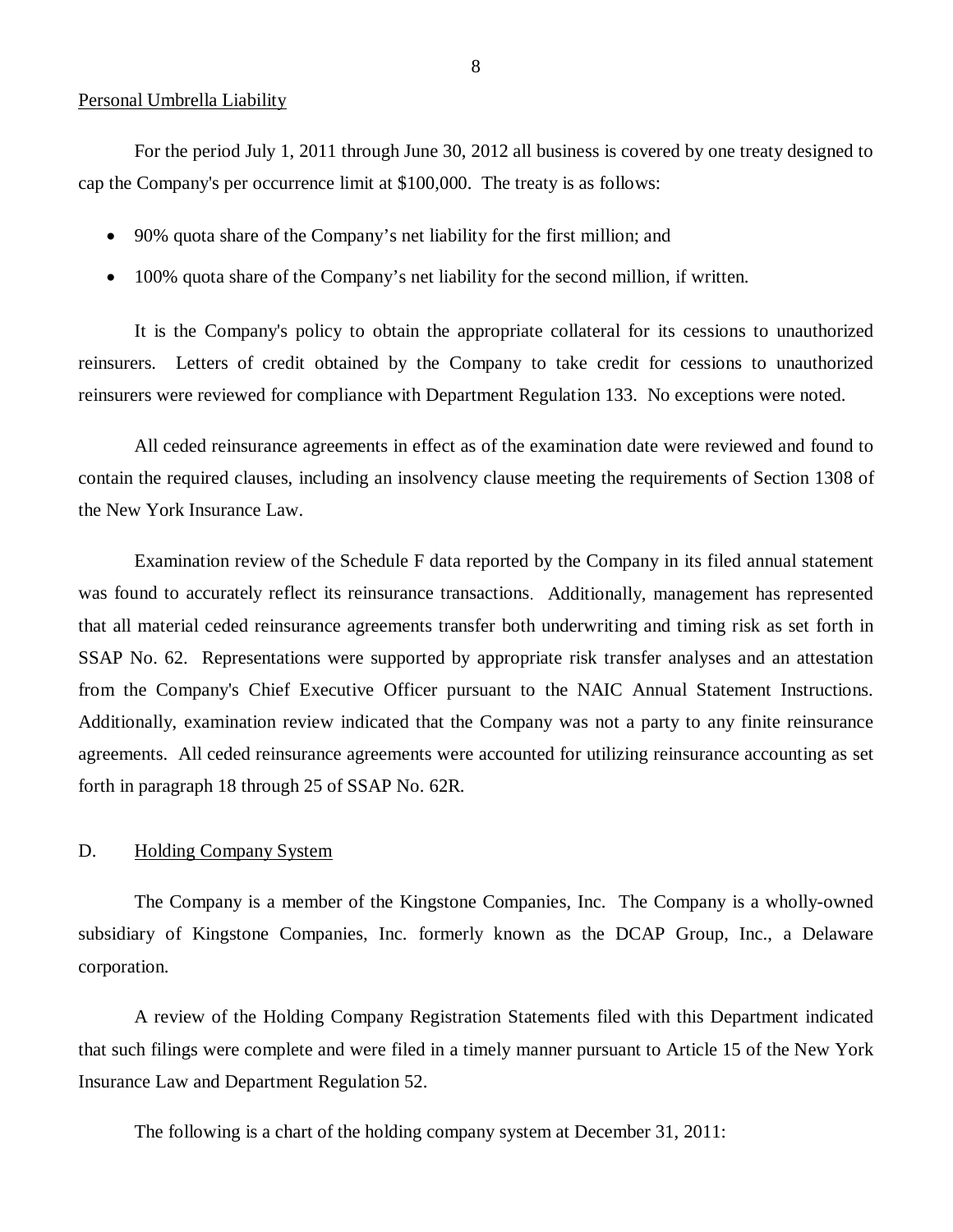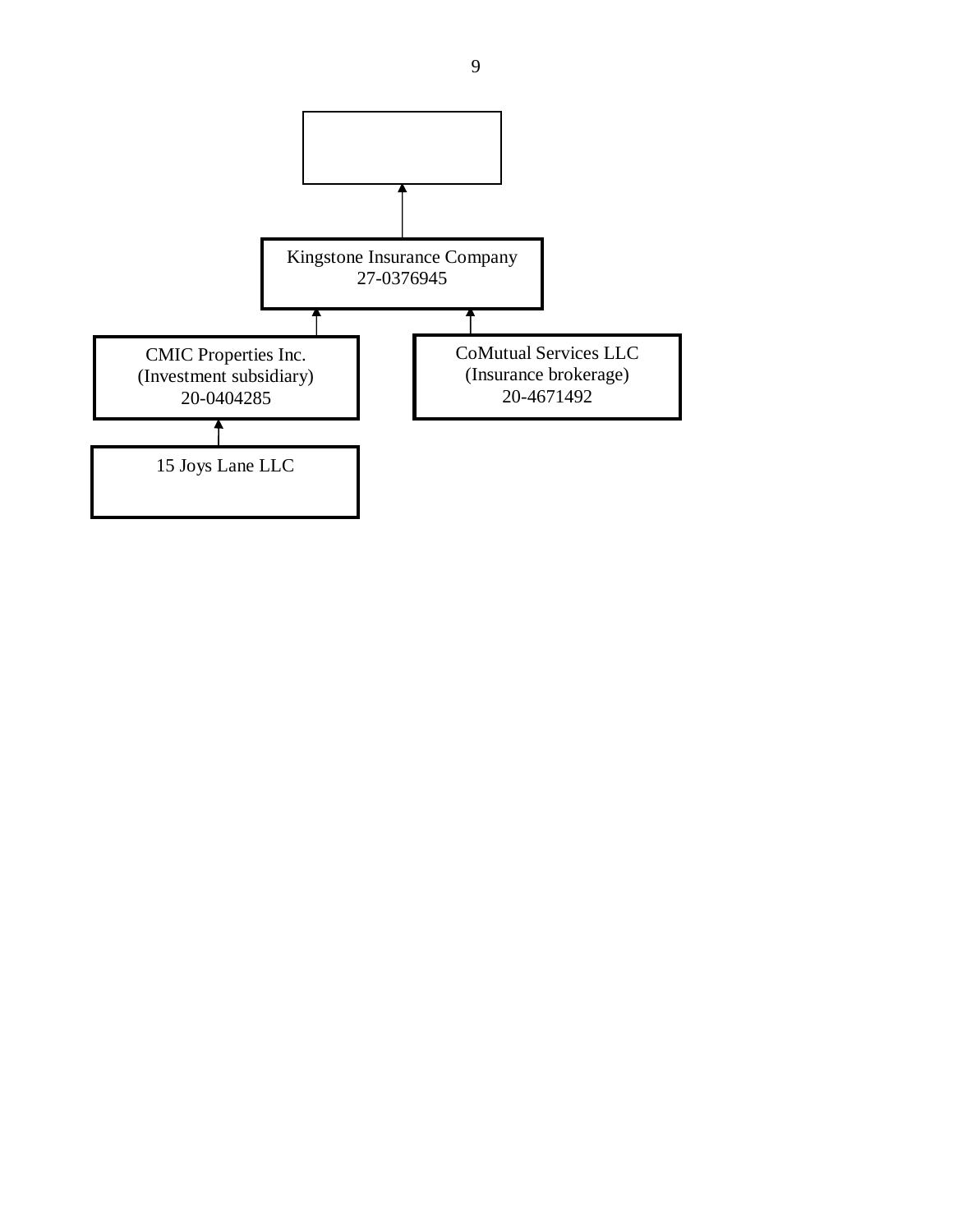The Company has two subsidiaries in its holding company system at December 31, 2011. A description of the system is as follows:

CMIC Properties Inc. (CPI) was organized in 2003 and is a wholly owned subsidiary of the Company. CPI owns 100% of 15 Joys Lane, LLC (The LLC). The LLC owns 100% of the Company's home office building located at 15 Joys Lane, Kingston, NY 12401. The building is located in a New York's Empire Zone which enables the Company to receive 100% of real estate taxes back as a tax credit through 2013. The building was appraised in June, 2009 for \$1,510,000, but the Company values the building at amortized cost of slightly over \$1 million. CPI has no other function but to manage the Company's home office investment in 15 Joys Lane, LLC. Comutual Services, LLC, a wholly-owned subsidiary of the Company, is licensed as an Insurance Broker in New York. The subsidiary is dormant, but is available if a potential managing general agent or third party administration opportunity becomes available.

Department Regulation 53 requires the reporting of all transactions entered into during the next preceding calendar year by the Company with any of its subsidiaries. Company Management was asked for supporting documentation of Kingstone Insurance Company's compliance with the reporting requirements outlined in Section 81-1.2 of Regulation 53; in particular the filings required to be submitted on or before March 1st of each year. The Company did not submit the Regulation 53 filing for 2009 regarding Comutual Services LLC. Also, the Company did not submit the Regulation 53 filings for 2007, 2008 and 2009 related to the CMIC Properties Inc. and 15 Joys Lane LLC.

It is recommended that the Company comply with the filing requirements of section 81-1.2 of Department Regulation 53 as it pertains to its current subsidiaries, CMIC Properties Inc., Comutual Services LLC., and 15 Joys Lane LLC. A similar comment was made in the prior report on examination.

## E. Significant Operating Ratios

The following ratios have been computed as of December 31, 2011, based upon the results of this examination:

| Net premiums written to policyholders' surplus                   | 120\% |
|------------------------------------------------------------------|-------|
| Adjusted liabilities to liquid assets                            | 73%   |
| Gross agents' balances (in collection) to policyholders' surplus | 7%    |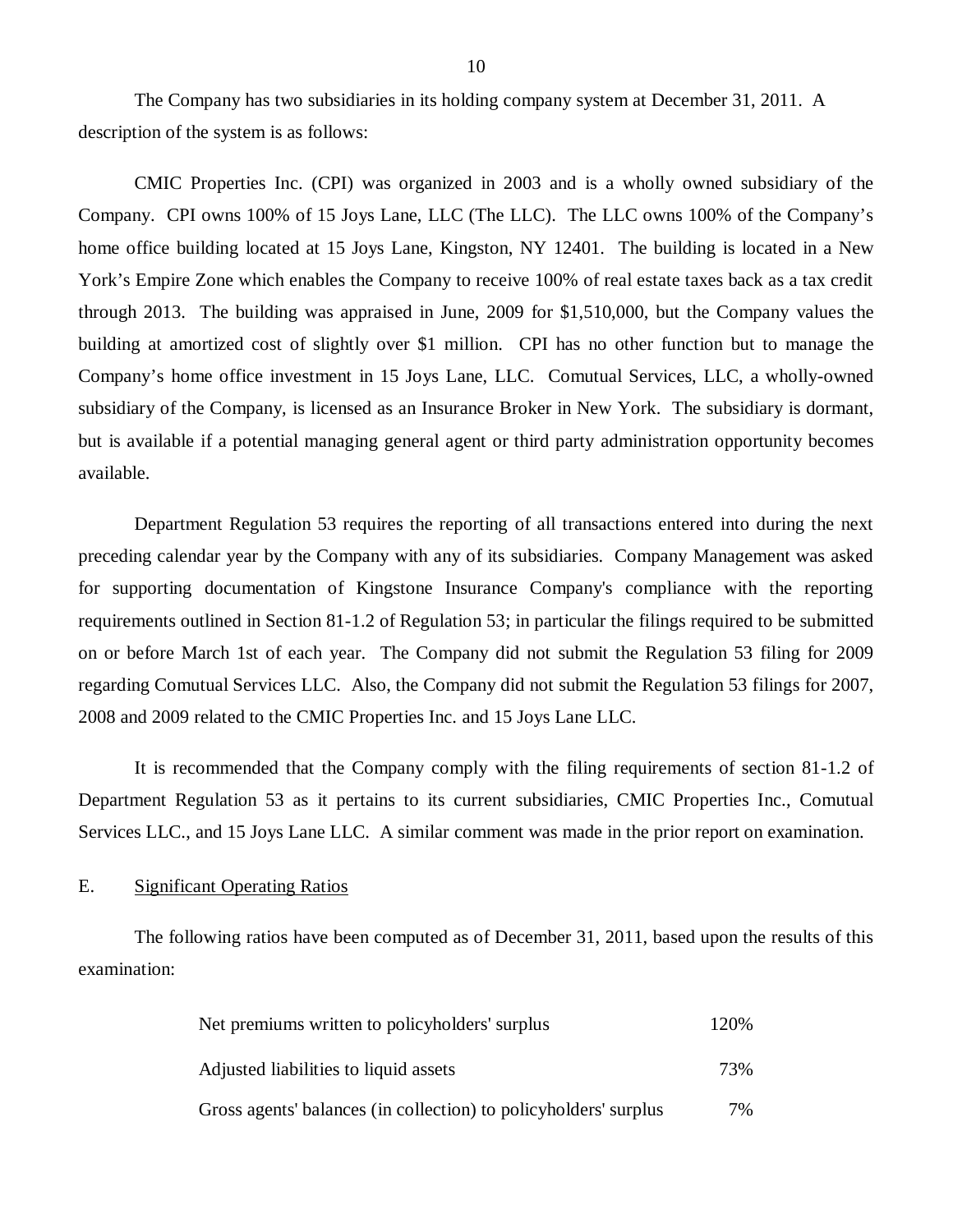All of the above ratios fall within the benchmark ranges set forth in the Insurance Regulatory Information System of the National Association of Insurance Commissioners.

The underwriting ratios presented below are on an earned/incurred basis and encompass the fiveyear period covered by this examination:

|                                              | Amounts      | Ratios |
|----------------------------------------------|--------------|--------|
| Losses and loss adjustment expenses incurred | \$30,009,219 | 57.42% |
| Other underwriting expenses incurred         | 14,112,082   | 27.00  |
| Net underwriting gain                        | 8,139,447    | 15.57  |
| Premiums earned                              |              |        |

## F. Accounts and Records

## i. IDP Premium Receivable Aging

The previous report on examination, as of December 31, 2006, included a recommendation as follow:

"It is recommended that the Company obtains and maintains documentation sufficient to support the Annual Statement reporting of premium receivable balances as well as the aging of those balances, henceforth."

During the current examination it appears that the Company is maintaining documentation sufficient to support the Annual Statement reporting of premium receivable balances. However, the IDP Premium Receivable Aging report contained errors in the aging categories, current amount due, and future installments due columns.

The errors in the IDP Premium Receivable Aging report did not have a material effect on the Company's balance sheet; however, it is recommended that the Company fix its IDP Direct Bill Aged Receivables report so that the aging categories, current amount due, and future installments due amounts are accurate.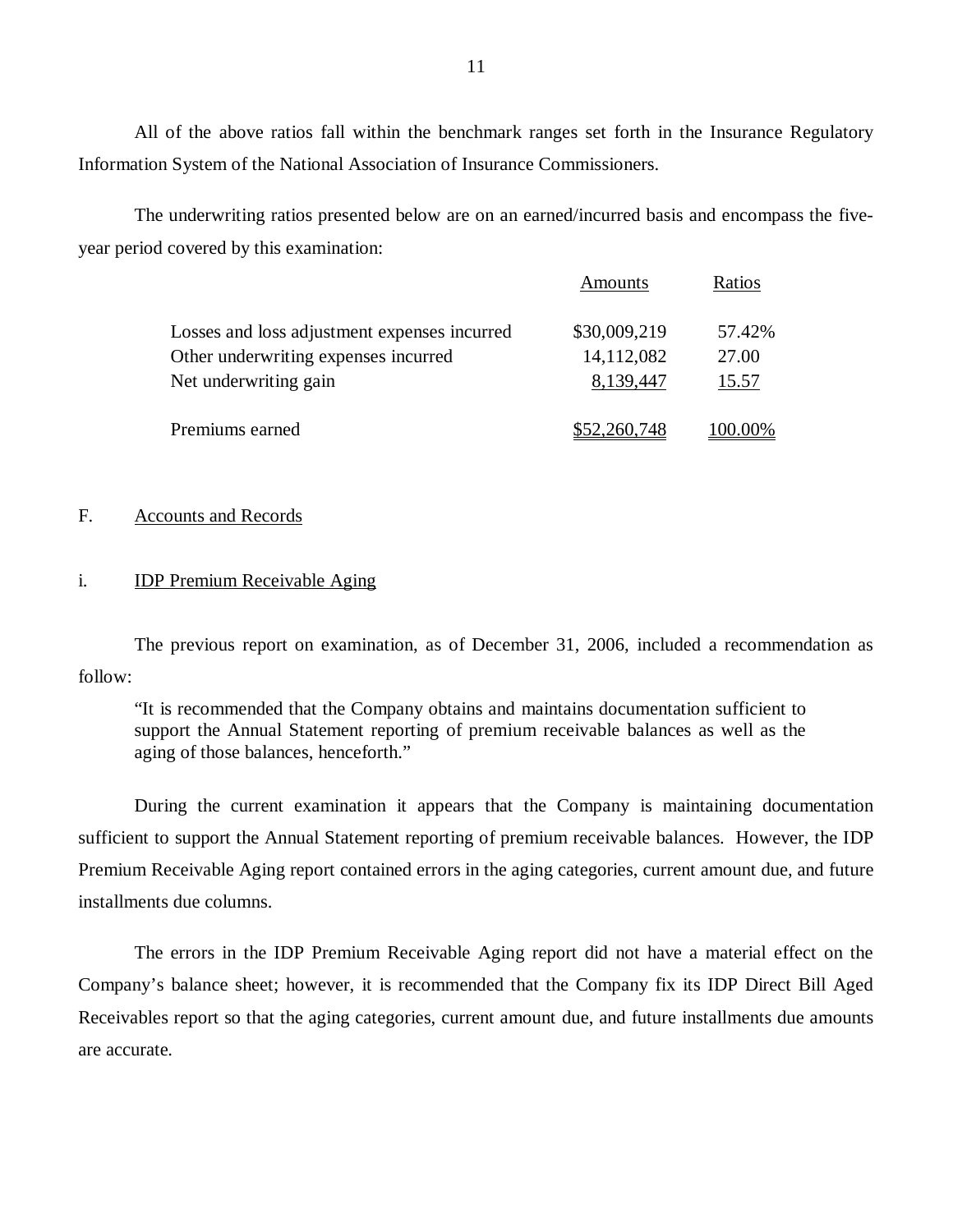## **3. FINANCIAL STATEMENTS**

# A Balance Sheet

The following shows the assets, liabilities and surplus as regards policyholders as of December 31, 2011 as determined by this examination and as reported by the Company:

|                                                                                             |                      | Examination       |                      |
|---------------------------------------------------------------------------------------------|----------------------|-------------------|----------------------|
| <b>Assets</b>                                                                               |                      | <b>Assets Not</b> | Net Admitted         |
|                                                                                             | Assets               | Admitted          | Assets               |
| <b>B</b> onds                                                                               | \$22,808,630         | \$<br>$\Omega$    | \$22,808,630         |
| Preferred stocks (stocks)                                                                   | 1,383,350            | 0                 | 1,383,350            |
| Common stocks (stocks)                                                                      | 4,172,133            | <b>200</b>        | 4,171,933            |
| Cash, cash equivalents and short-term investments                                           | (1,520,729)          | $\Omega$          | (1,520,729)          |
| Investment income due and accrued                                                           | 305,103              | $\boldsymbol{0}$  | 305,103              |
| Uncollected premiums and agents' balances in the<br>course of collection                    | 984,446              | 91,740            | 892,706              |
| Deferred premiums, agents' balances and<br>installments booked but deferred and not yet due | 4,886,379            | 0                 | 4,886,379            |
| Amounts recoverable from reinsurers                                                         | 1,615,981            | 0                 | 1,615,981            |
| Other amounts receivable under reinsurance<br>contracts<br>Net deferred tax asset           | 1,738,608<br>805,768 | $\Omega$<br>0     | 1,738,608<br>805,768 |
| Electronic data processing equipment and software                                           | 31,328               | 20,276            | 11,052               |
| Aggregate write-ins for other than invested assets                                          | 315,662              | 88,402            | 227,260              |
| Totals                                                                                      | \$37,526,659         | \$200,618         | \$37,326,041         |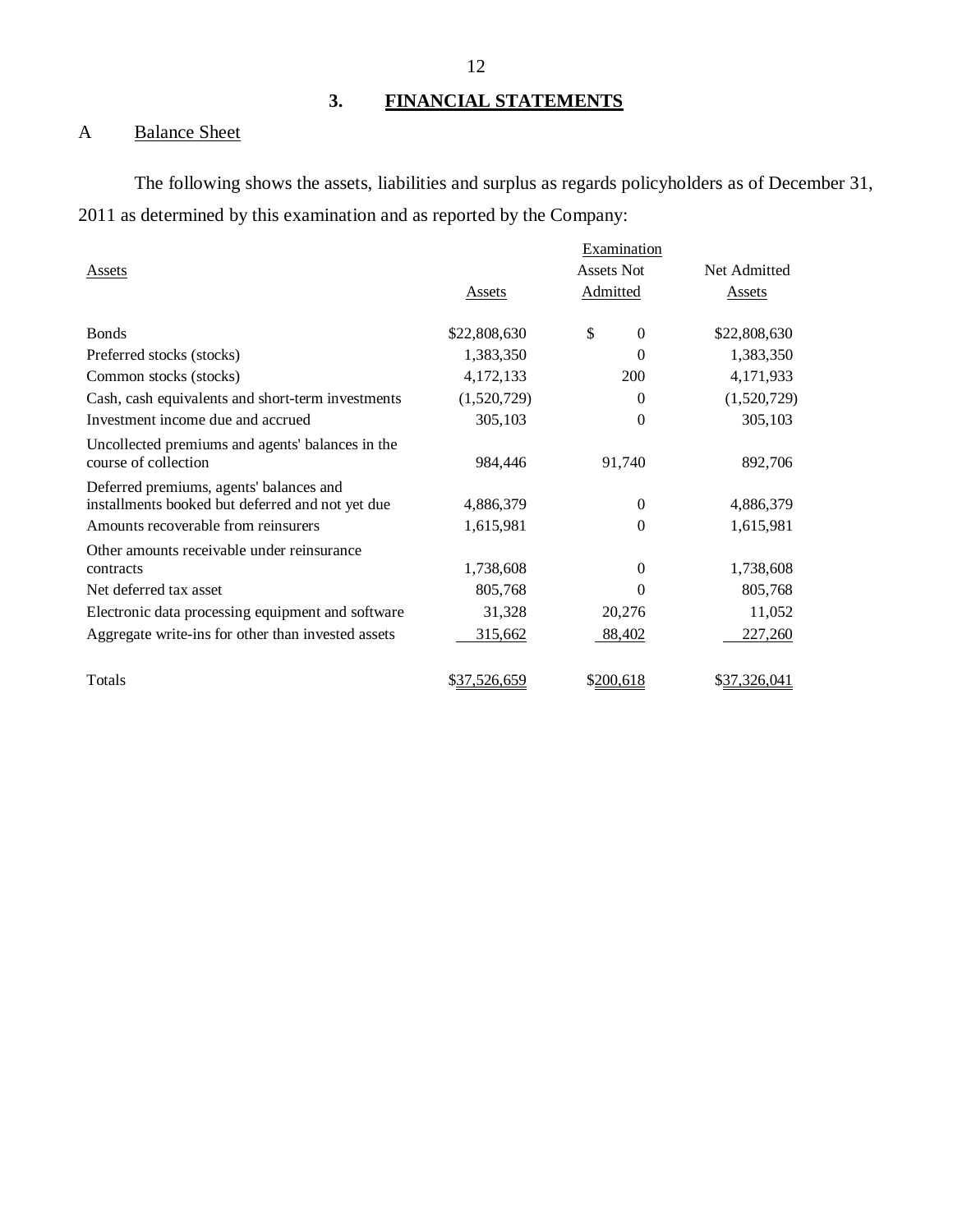| Liabilities, surplus and other funds                                  | Examination  |
|-----------------------------------------------------------------------|--------------|
| Losses and Loss Adjustment Expenses                                   | \$8,479,657  |
| Reinsurance payable on paid losses and loss adjustment expenses       | 2,719        |
| Commissions payable, contingent commissions and other similar charges | 706,805      |
| Other expenses (excluding taxes, licenses and fees)                   | 1,075,201    |
| Taxes, licenses and fees (excluding federal and foreign income taxes) | (7,986)      |
| Current federal and foreign income taxes                              | 554,019      |
| Unearned premiums                                                     | 8,978,661    |
| Advance premium                                                       | 544,791      |
| Ceded reinsurance premiums payable (net of ceding commissions)        | 2,761,828    |
| Amounts withheld or retained by company for account of others         | (43, 444)    |
| Payable to parent, subsidiaries and affiliates                        | 105,777      |
| Aggregate write-ins for liabilities                                   | 565,312      |
| <b>Total liabilities</b>                                              | \$23,723,340 |
| Common capital stock                                                  | \$1,500,000  |
| Gross paid in and contributed surplus                                 | 2,250,000    |
| Unassigned funds (surplus)                                            | 9,852,701    |
| Surplus as regards policyholders                                      | \$13,602,701 |
| Totals                                                                | \$37,326,041 |

Note: The Internal Revenue Service has completed its audits of the Company's Federal Income Tax returns through tax year 2009. All material adjustments, if any, made subsequent to the date of examination and arising from said audits, are reflected in the financial statements included in this report. The Internal Revenue Service has not yet begun to audit tax returns covering tax years 2010 and 2011. The examiner is unaware of any potential exposure of the Company to any tax assessment and no liability has been established herein relative to such contingency.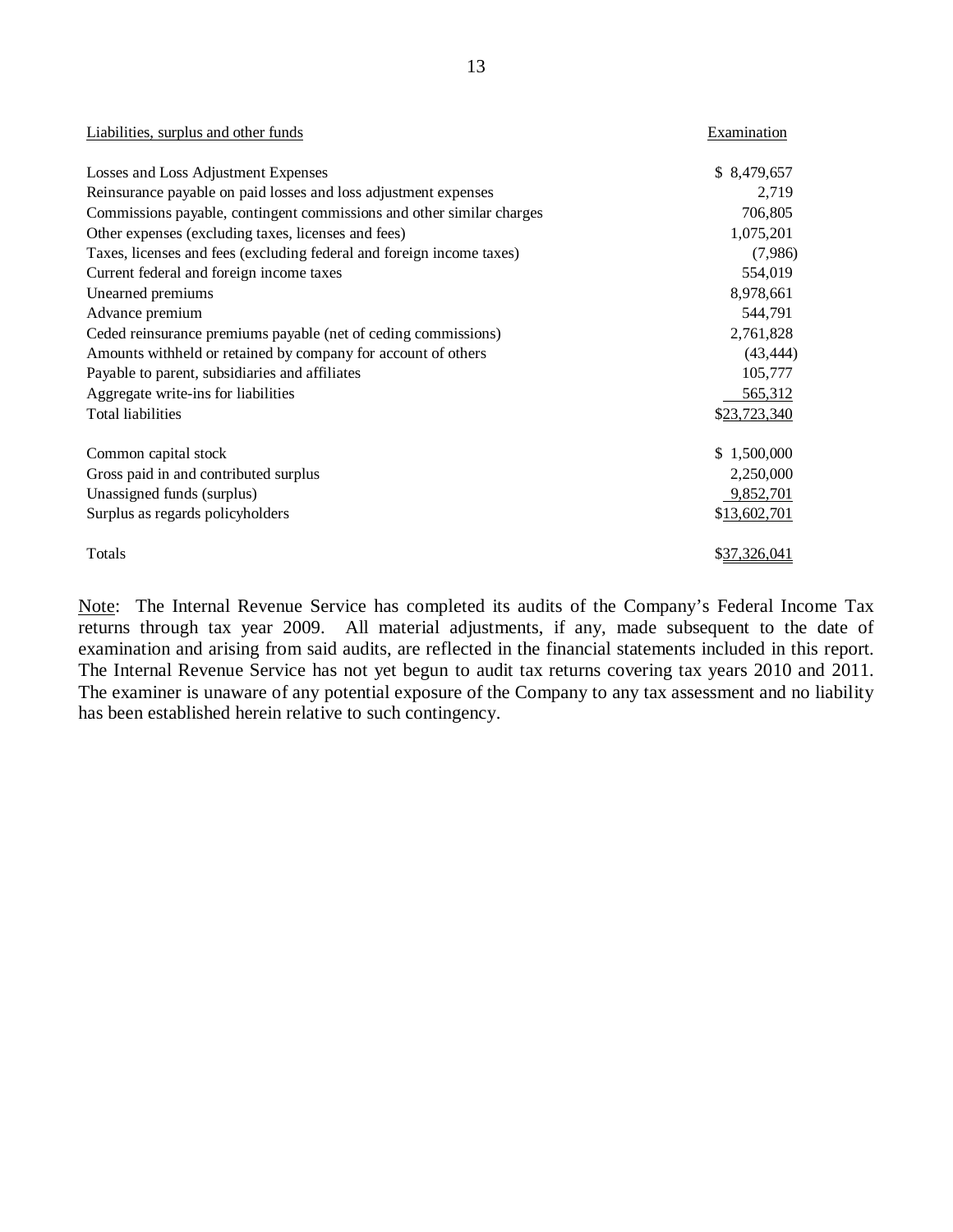# B. Statement of Income

Surplus as regards policyholders increased \$9,318,632 during the five-year examination period January 1, 2007 through December 31, 2011, detailed as follows:

Underwriting Income

| Premiums earned                                                 |                  | \$52,260,748 |
|-----------------------------------------------------------------|------------------|--------------|
| Deductions:                                                     |                  |              |
| Losses and loss adjustment expenses incurred                    | \$30,009,219     |              |
| Other underwriting expenses incurred                            | 14,012,082       |              |
| Aggregate write-ins for underwriting deductions                 | 100,000          |              |
| Total underwriting deductions                                   |                  | 44, 121, 301 |
| Net underwriting gain or (loss)                                 |                  | \$8,139,447  |
| <b>Investment Income</b>                                        |                  |              |
| Net investment income earned                                    | \$2,575,389      |              |
| Net realized capital gain                                       | 468,604          |              |
| Net investment gain or (loss)                                   |                  | 3,043,993    |
| Other Income                                                    |                  |              |
| Net gain or (loss) from agents' or premium balances charged off | \$<br>(334, 271) |              |
| Finance and service charges not included in premiums            | 2,234,185        |              |
| Aggregate write-ins for miscellaneous income                    | (75, 529)        |              |
| Total other income                                              |                  | 1,824,385    |
| Net income before dividends to policyholders and before federal |                  |              |
| and foreign income taxes                                        |                  | \$13,007,825 |
| Dividends to policyholders                                      |                  | $\theta$     |
| Net income after dividends to policyholders but before federal  |                  |              |
| and foreign income taxes                                        |                  | \$13,007,825 |
| Federal and foreign income taxes incurred                       |                  | 4,003,121    |
| Net Income                                                      |                  | \$9,004,704  |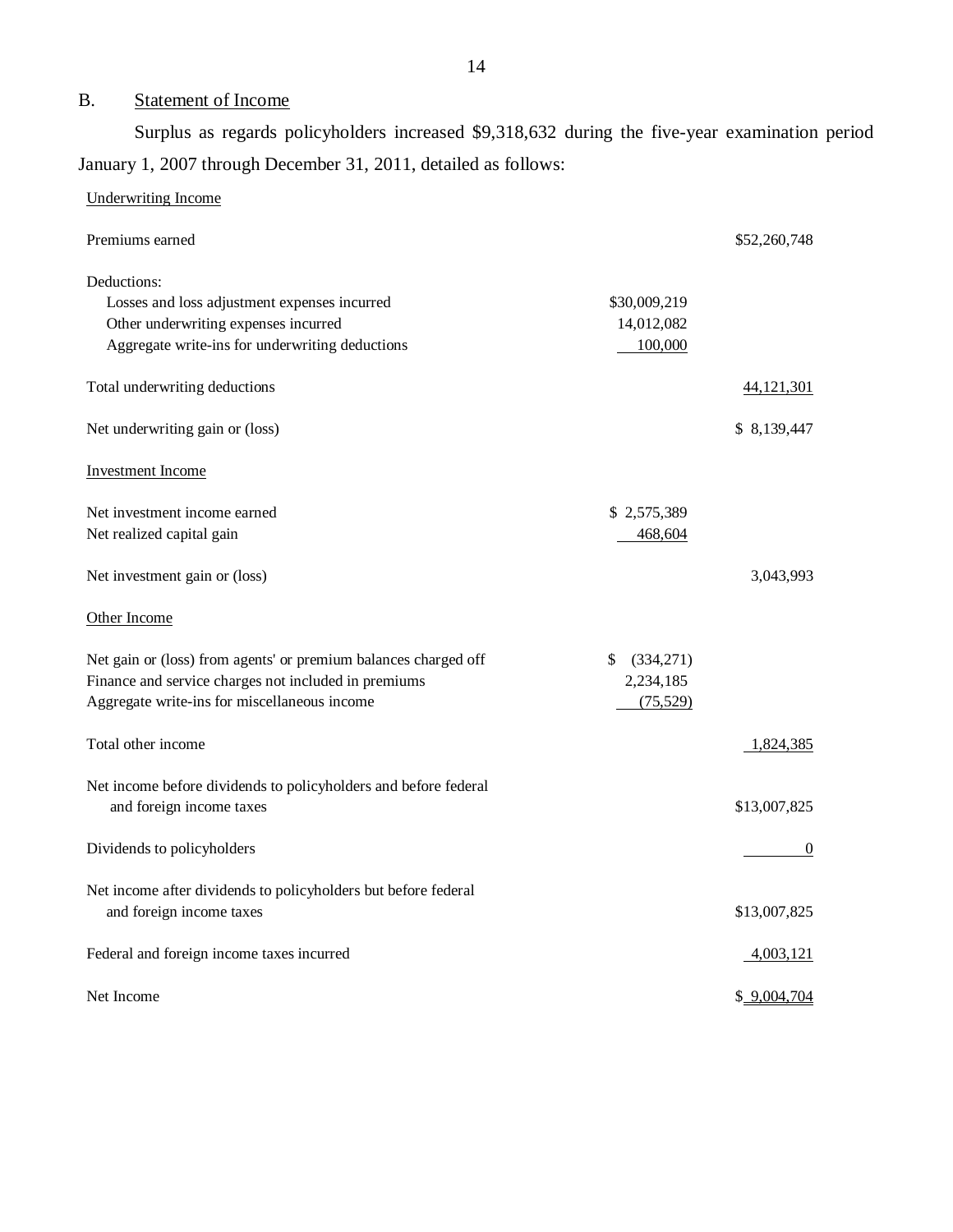| Surplus as regards policyholders per report on |             |
|------------------------------------------------|-------------|
| examination as of December 31, 2006            | \$4.284,069 |

|                                                     | Gains in     | Losses in      |              |
|-----------------------------------------------------|--------------|----------------|--------------|
|                                                     | Surplus      | <b>Surplus</b> |              |
| Net income                                          | \$9,004,704  |                |              |
| Net unrealized capital gains or (losses)            | 531,801      |                |              |
| Change in net deferred income tax                   | 433,278      |                |              |
| Change in nonadmitted assets                        | 357,918      |                |              |
| Capital changes paid in                             | 1,500,000    |                |              |
| Surplus adjustments paid in                         |              | 1,500,000      |              |
| Dividends to stockholders                           |              | 350,000        |              |
| Aggregate write-ins for gains and losses in surplus |              | 659,069        |              |
| Net increase (decrease) in surplus                  | \$11,827,701 | \$2,509,069    | \$9,318,632  |
| Surplus as regards policyholders per report on      |              |                |              |
| examination as of December 31, 2011                 |              |                | \$13,602,701 |

## **4. LOSSES AND LOSS ADJUSTMENT EXPENSES**

The examination liability for the captioned items of \$8,479,657 is the same as reported by the Company as of December 31, 2011. The examination analysis was conducted in accordance with generally accepted actuarial principles and practices and was based on statistical information contained in the Company's internal records and in its filed annual statements.

The examination review of the Company's 2011 loss and loss adjustment expense data found that for most lines, the Company fails to establish defense and cost containment ("DCC") known case reserves.

It is recommended that the Company establish DCC known case reserves and segregate them from known pure losses when filing its Schedule P data in the future. A similar comment was made in the prior report on examination.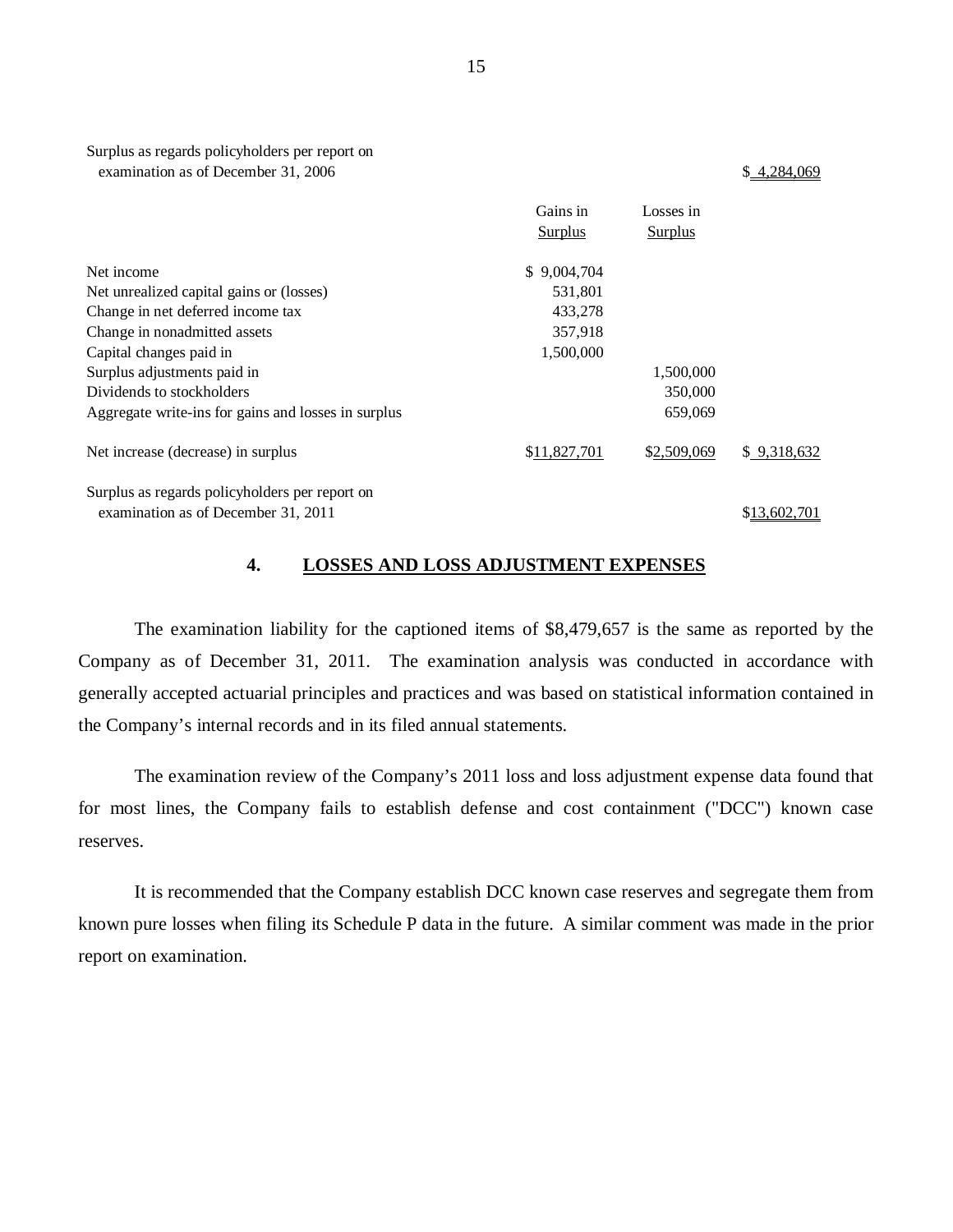## **5. COMPLIANCE WITH PRIOR REPORT ON EXAMINATION**

<span id="page-17-0"></span>The prior report on examination contained twenty six recommendations as follows (page numbers refer to the prior report):

# ITEM PAGE NO.

## A. Management

i. It was recommended that the Company comply with the requirements of 9 Article III, Section 1 of its by-laws henceforth and ensure that the position of President, Secretary, and Treasurer are chosen by the Board of Directors from among its members at the annual meeting for a term of one year.

The Company has complied with this recommendation.

ii. It was recommended that the Company comply with the requirements of 9 Article III, Section 2 of its by-laws henceforth and ensure that the compensation of all officers was fixed by the Board of Directors.

> The Company's by-laws were amended and this provision removed. Therefore, this recommendation is not applicable.

iii. It was recommended that the Company exercise due care in obtaining 10 and maintaining signed conflict of interest questionnaires from it board of directors, officers and key employees.

> The Company has not complied with this recommendation. A similar comment is made in this report.

- B. Reinsurance
- i. It was recommended that the Company comply with the Annual 12 Statement Instructions when completing Schedule F Part 3 and show the correct name and NAIC Company Code numbers for its reinsurers.

The Company has complied with this recommendation.

ii. It was recommended that the Company obtain and retain documentation 13 of the risk transfer analysis performed in accordance with SSAP No. 62 paragraph 14 and 15 on each of its reinsurance contracts. Such analysis should be kept in the respective reinsurance underwriting file.

The Company has complied with this recommendation.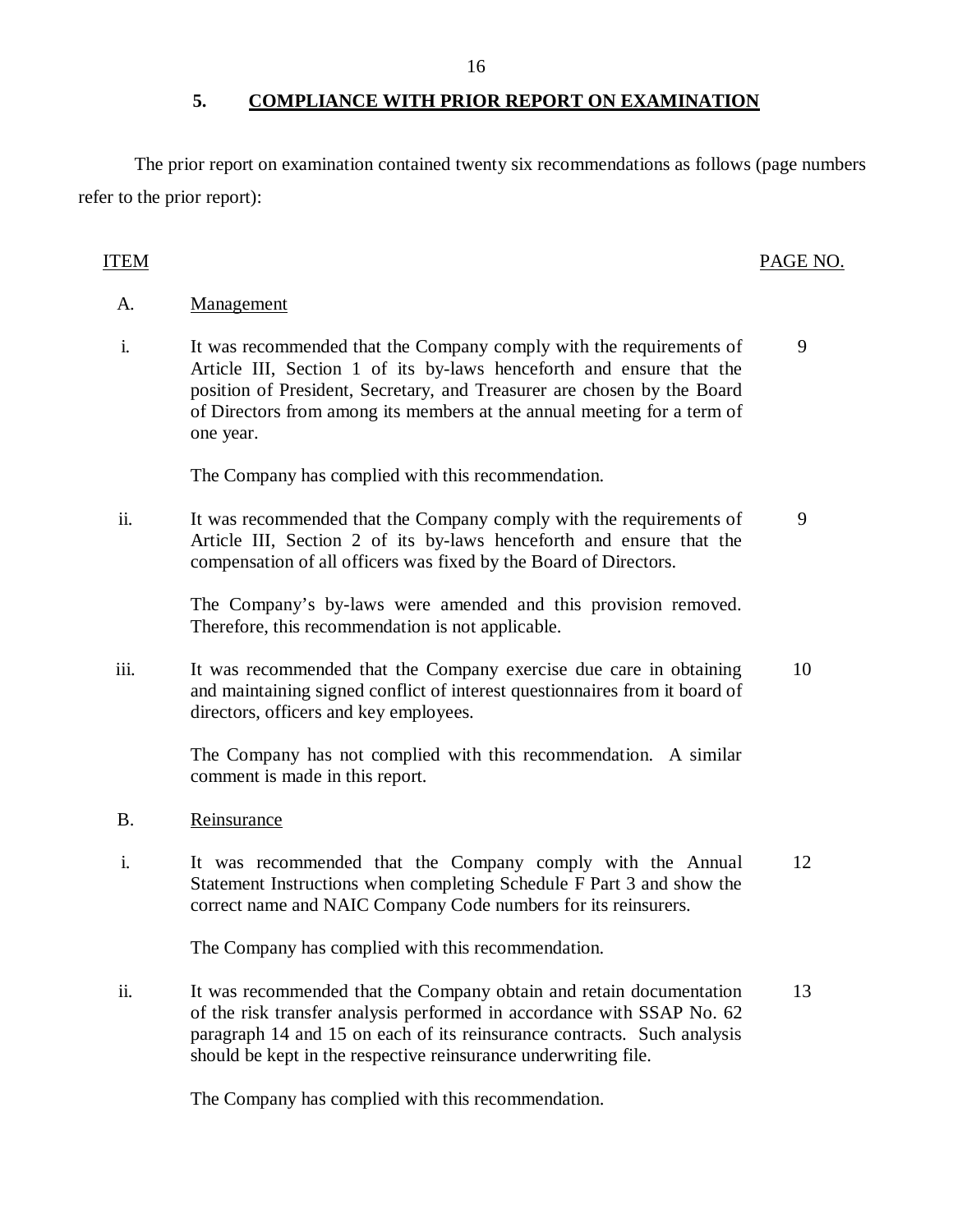## C. Holding Company

i. It was recommended that the Company comply with Department Regulation 59 henceforth. 16

The Company has complied with this recommendation.

ii. It was recommended that the Company comply fully with all future Department directives unless there exists a valid reason for not doing so. 16

The Company has complied with this recommendation.

iii. It was recommended that the Company comply with the filing requirements of section 81-1.2 of Department Regulation 53 as it pertains to its current subsidiary, CMIC Properties Inc., as well as any future subsidiaries formed. 16

> The Company has not complied with this recommendation. A similar comment is made in this report.

D. Loans to Officers

It was recommended that the Company comply with Section 1411(a) as well as  $1411(f)(1)$  of the New York Insurance Law, henceforth. 17

The Company has complied with this recommendation.

## E. Accounts and Records

i. It was recommended that the Company ensures that the written contract with its certified public accountant incorporates the requirements and specific wording of Department Regulation 118, henceforth. 18

The Company has complied with this recommendation.

ii. It was recommended that the Company amend its corporate resolutions with Trustco Bank in order to accurately reflect the current officers authorized to act on the Company's behalf. 18

The Company has complied with this recommendation.

iii. It was recommended that the Company comply with Insurance Department recommendations and obtain agreements for its custodial accounts that include the safeguards and controls as set forth in the NAIC Financial Condition Examiner Handbook. 19

The Company has complied with this recommendation.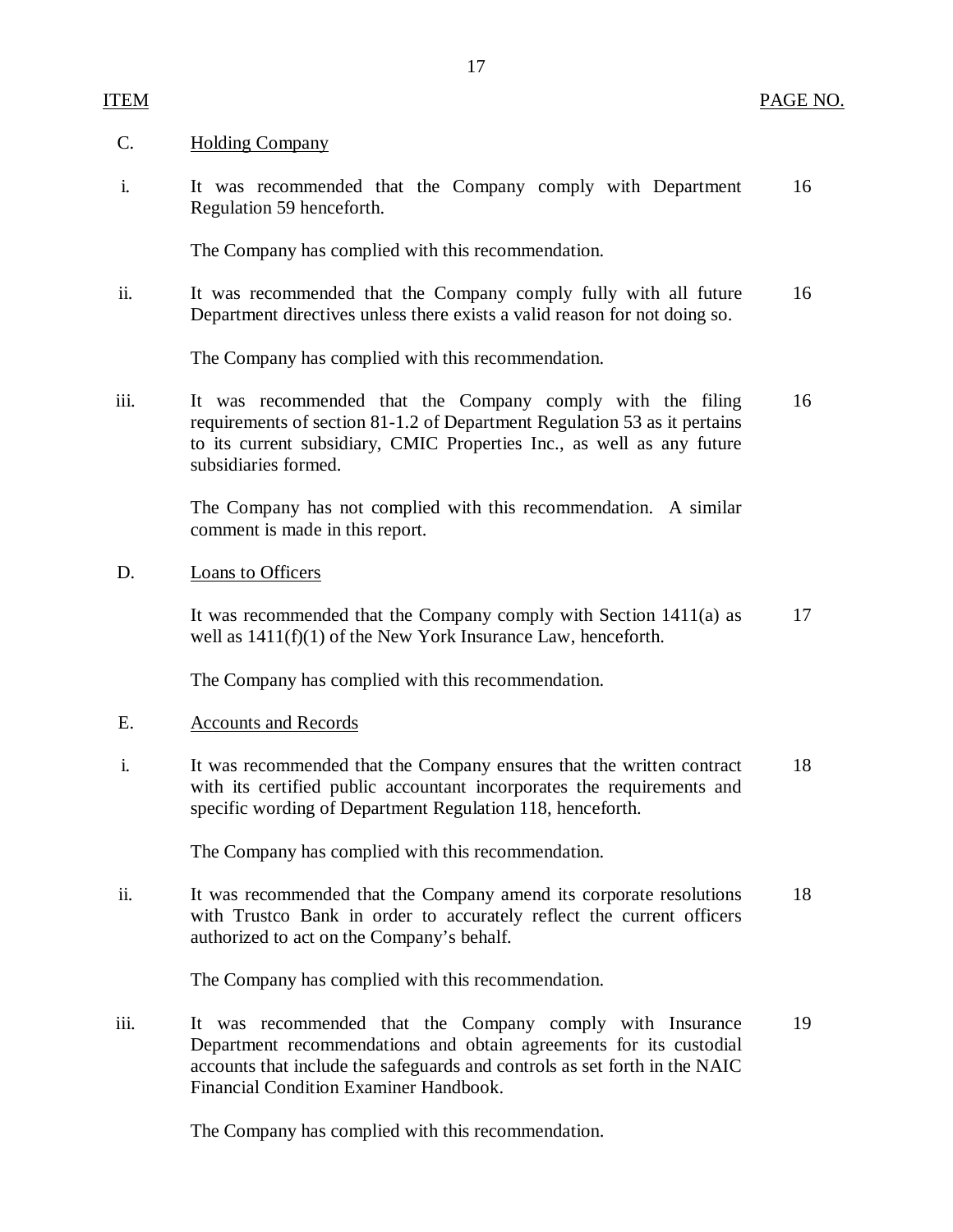| ITEM |                                                                                                                                                                                                                         | PAGE NO. |
|------|-------------------------------------------------------------------------------------------------------------------------------------------------------------------------------------------------------------------------|----------|
| iv.  | It was recommended that the Company correctly complete the Annual<br>Statement interrogatories relative to its custodial agreements, henceforth.                                                                        | 19       |
|      | The Company has complied with this recommendation.                                                                                                                                                                      |          |
| V.   | It was recommended that the Company obtain and maintain<br>documentation sufficient to support the Annual Statement reporting of<br>premium receivable balances as well as the ageing of these balances,<br>henceforth. | 20       |
|      | The Company has not complied with this recommendation. A similar<br>comment is made in this report.                                                                                                                     |          |

vi. It was recommended that the Company comply with the Annual 20 Statement Instructions as well as SSAP No.'s 67 and 53 relative to the reporting of Remittances and items not allocated and Advance premiums, henceforth.

The Company has complied with this recommendation.

vii. It was recommended that the Company execute a written contract 21 specifying the terms of its business relationship with Subrogation Partners.

The Company has complied with this recommendation.

viii. It was recommended that the Company comply henceforth with the 22 settlement provisions of this as well as any future intercompany agreements entered into.

The Company has complied with this recommendation.

ix. It was recommended that the Company obtain and retain documentation 22 of compliance with any and all future commitments made to the New York State Insurance Department.

> The expense sharing agreement that resulted in this recommendation is no longer in existence. Therefore, this recommendation is no longer applicable.

x. It was recommended that copies of all contracts and amendments thereto 22 be retained by Company Management in accordance with the record retention requirements Department Regulation 152, section 243.2.

> The expense sharing agreement that resulted in this recommendation is no longer in existence. Therefore, this recommendation is no longer applicable.

18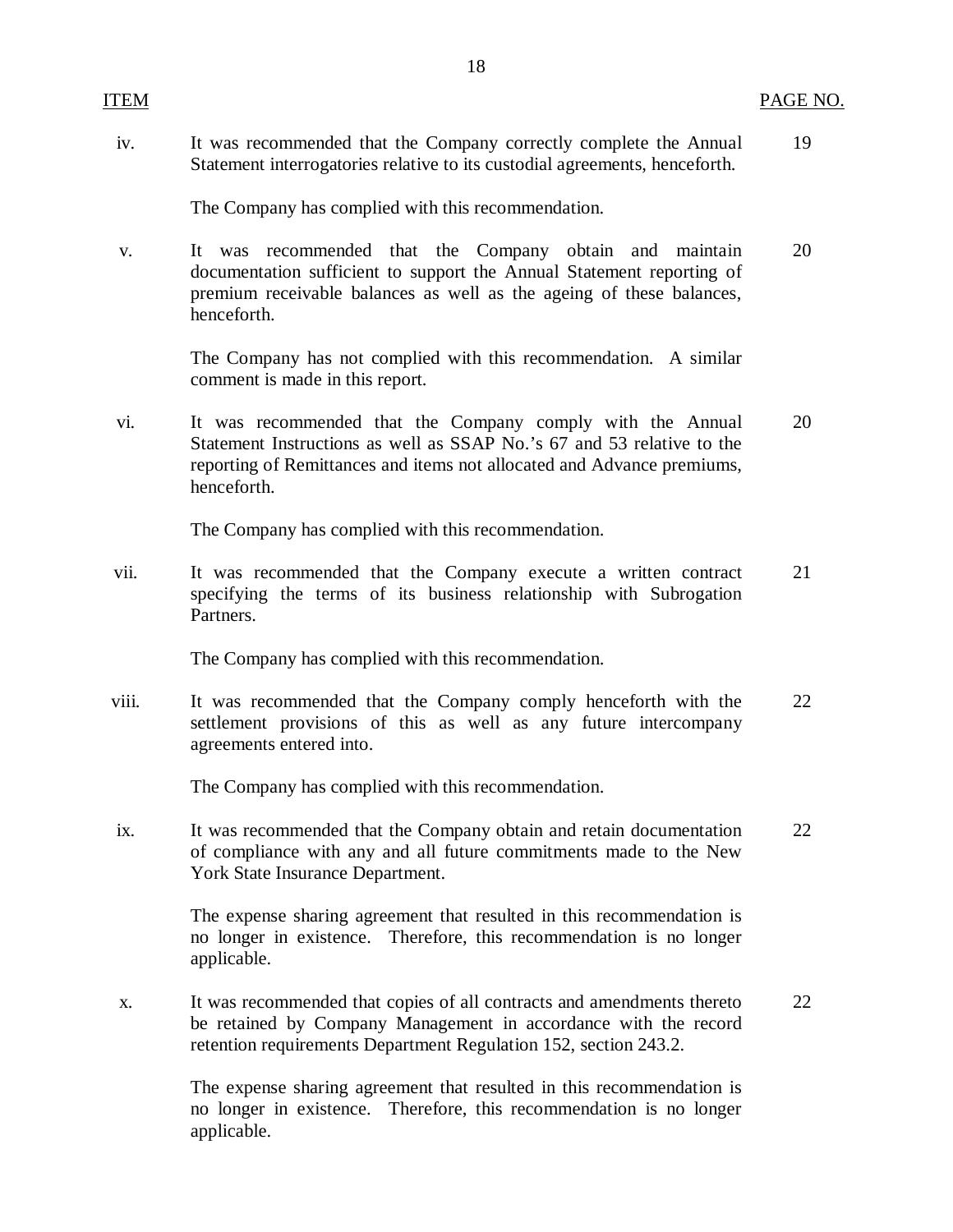xi. It was recommended that the Company adhere to the provisions of 23 Department Regulation 30 regarding the allocation of expenses between insurance companies and to the major expense groups (support for the allocation percentages needs to be obtained i.e. time studies need to be generated.

The Company has complied with this recommendation.

## F. Net Deferred Tax Asset ("DTA")

It was recommended that the Company comply with SSAP No. 10, 29 Annual Statement Instructions as well as Part 83.4 (b) of Regulation 172 in computing and reporting the Deferred Tax Asset, henceforth.

The Company has complied with this recommendation.

- G. Losses and Loss Adjustment expense
- i. It was recommended that the Company establish DCC known case 30 reserves and segregate them from the known case pure losses when filing their Schedule P data in the future.

The Company has not complied with this recommendation. A similar comment is made in this report.

ii It was recommended that the Company allocate its loss adjustment 30 expenses reserves more appropriately to each accident year when filing their Schedule P data in the future.

The Company has complied with this recommendation.

- H Market Conduct Activities
- i. It was recommended that the Company comply fully with Section 218.4 31 of Department Regulation 90 and indicate in the termination letter sent to agents and brokers the specific reason(s) for terminating the agreement and not use generalized statements like "low volume" or "poor loss ratio."

The Company has complied with this recommendation.

ii It was recommended that the Company comply fully with Section 218.5 31 of Department Regulation 90 and update the redlining notice used in its producer termination letters so as to reflect the website address as well as the accurate mailing address for the State Insurance Department.

The Company has complied with this recommendation.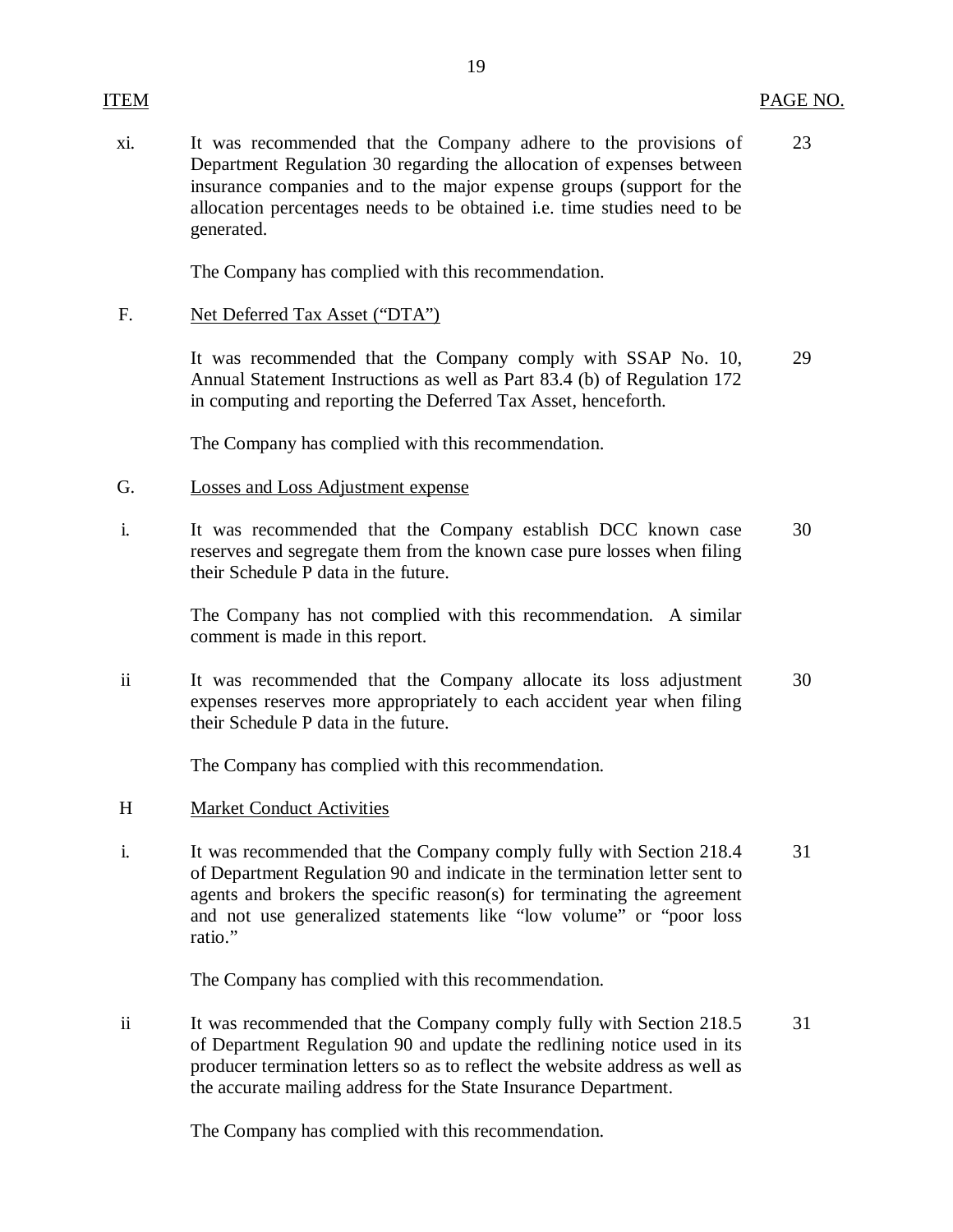iii It was recommended that the Company revise its complaint log to 31 incorporate the data with the requisite column headings as required by Circular Letter No. 1978-11.

The Company has complied with this recommendation.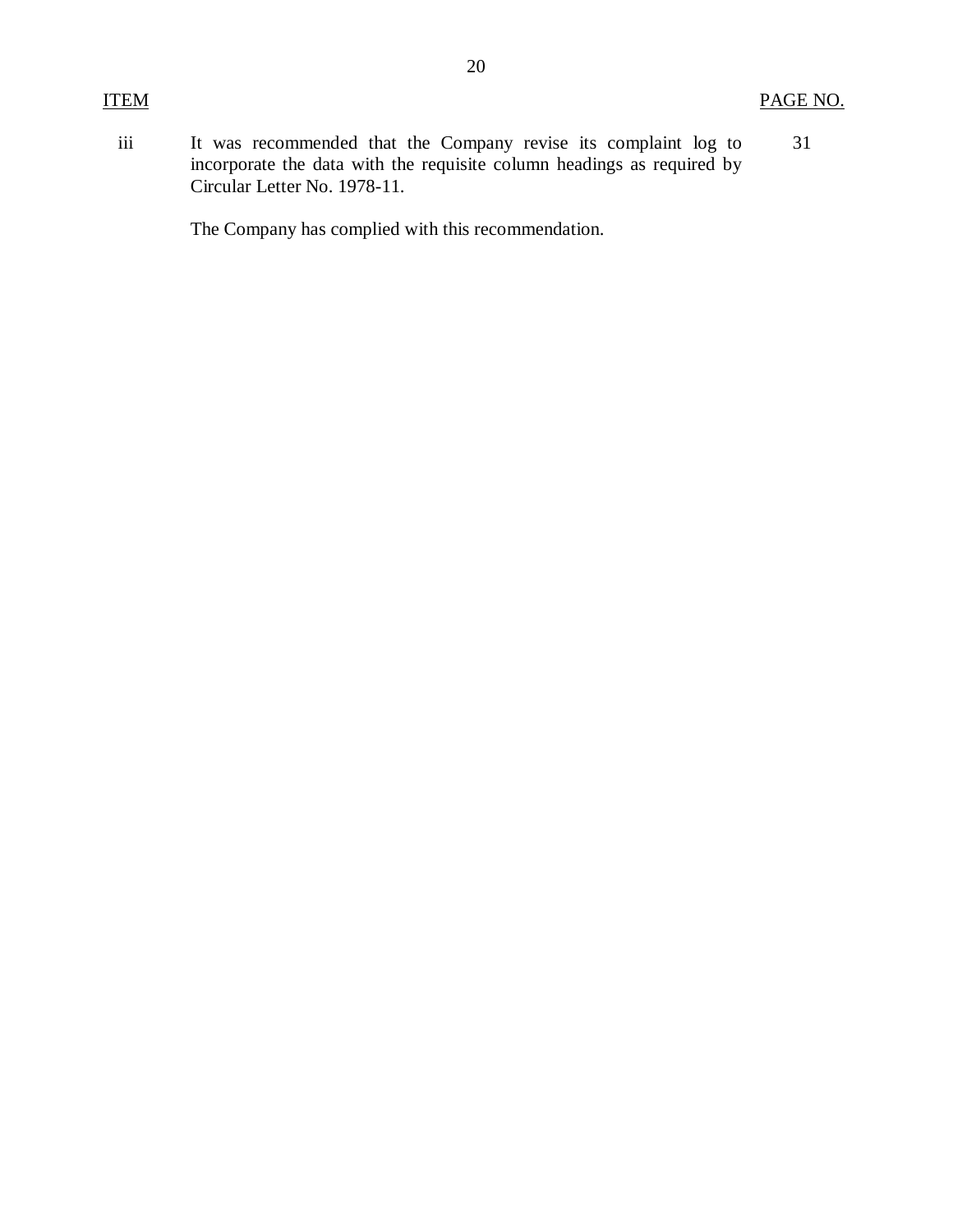## **6. SUMMARY OF COMMENTS AND RECOMMENDATIONS**

## ITEM PAGE NO.

| $\mathbf{A}$  | Management<br>It is recommended that the Company exercise due care in obtaining and<br>maintaining signed conflict of interest questionnaires from its board of<br>directors, officers and key employees.                                                                      | 6  |
|---------------|--------------------------------------------------------------------------------------------------------------------------------------------------------------------------------------------------------------------------------------------------------------------------------|----|
| B             | <b>Holding Company System</b><br>It is recommended that the Company complies with the filing<br>requirements of section 81-1.2 of Department Regulation 53 as it<br>pertains to its current subsidiary, CMIC Properties Inc., Comutual<br>Services LLC., and 15 Joys Lane LLC. | 10 |
| $\mathcal{C}$ | <b>Accounts and Records</b><br><b>IDP</b> Premium Receivable Aging<br>It is recommended that the Company fix its IDP Direct Bill Aged<br>Receivables report so that the aging categories, current amount due, and<br>future installments due amounts are accurate.             | 11 |
| D             | <b>Losses and Loss Adjustment Expense</b>                                                                                                                                                                                                                                      |    |

It is recommended that the Company establish DCC known case reserves and segregate them from known pure losses when filing its Schedule P data in the future. 15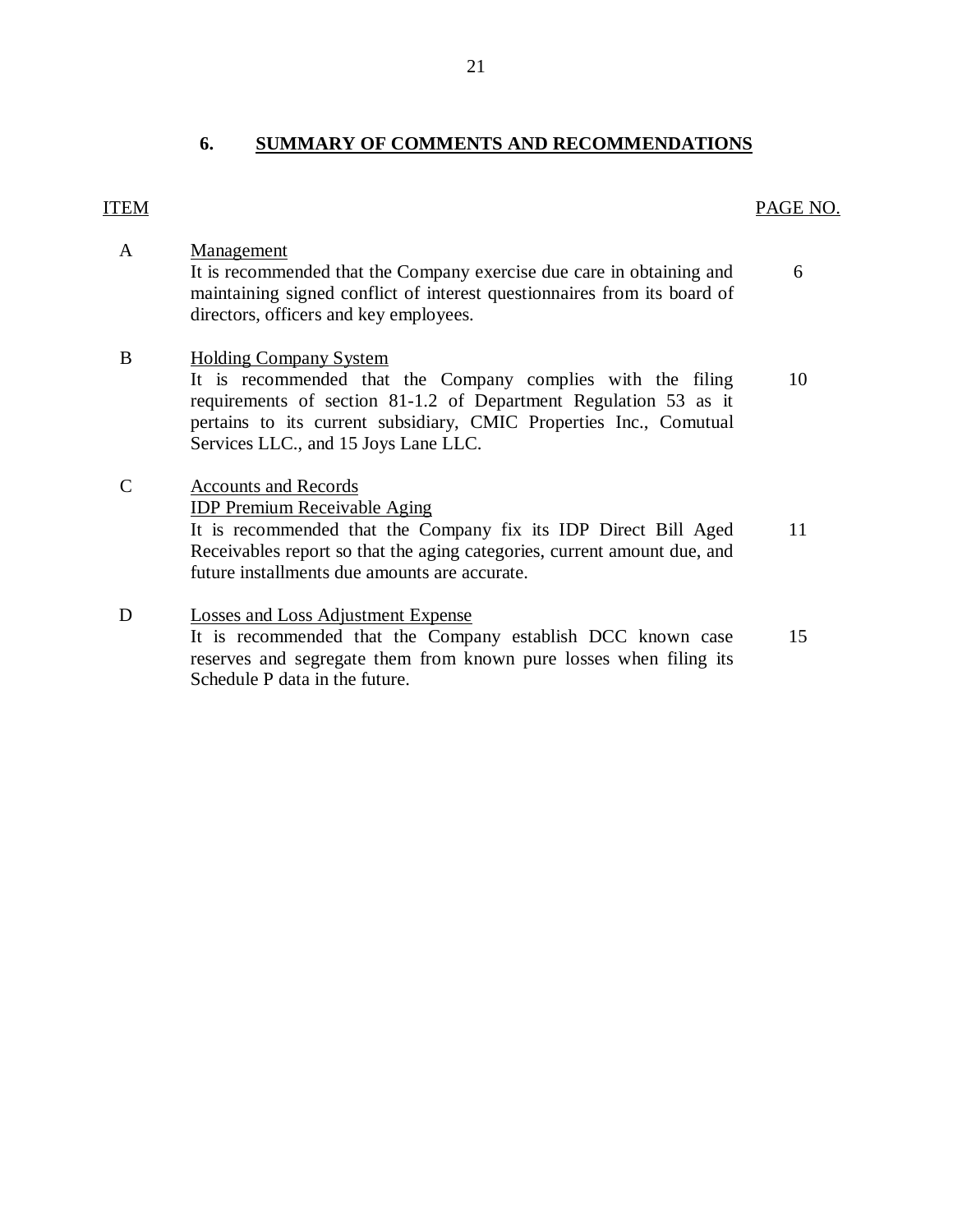Respectfully submitted,

 $\sqrt{s/}$ Sheik H. Mohamed, CPCU Senior Insurance Examiner

STATE OF NEW YORK ) )ss: COUNTY OF NEW YORK )

Sheik H. Mohamed, being duly sworn, deposes and says that the foregoing report, subscribed by him, is true to the best of his knowledge and belief.

 $\sqrt{s/}$ 

Sheik H. Mohamed

Subscribed and sworn to before me

this  $\_\_\_\_\_\$  day of  $\_\_\_\_\_\_\_\_\_\_\_\_$ , 2012.